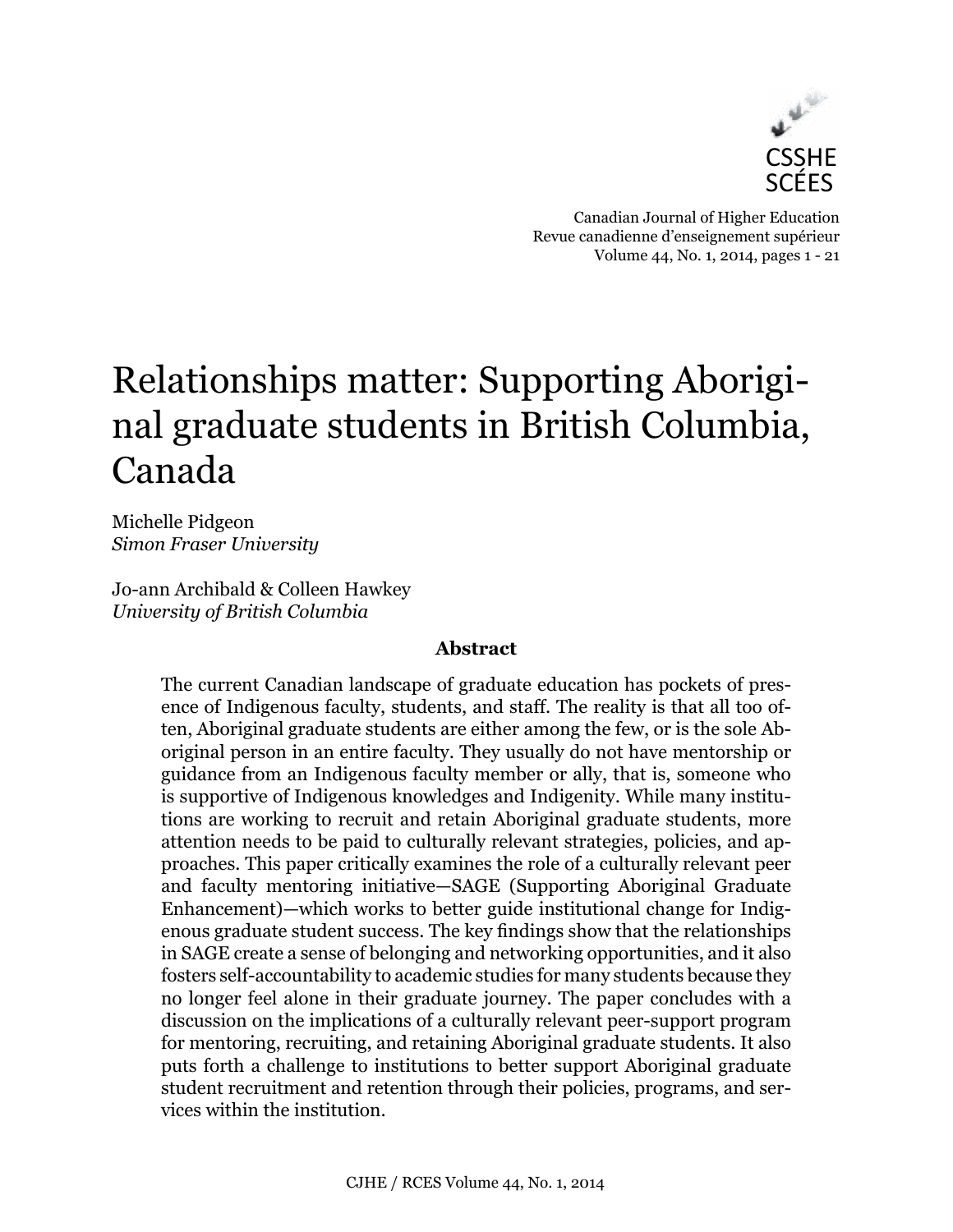#### **Résumé**

Le paysage actuel des études supérieures au Canada ne compte que de petits îlots de corps enseignants, d'étudiants et de membres du personnel appartenant à la communauté autochtone. La réalité est que trop souvent, les étudiants autochtones aux études supérieures sont soit peu nombreux, soit les seuls de l'ensemble de leur faculté. Habituellement, ils n'obtiennent ni mentorat, ni soutien de la part des membres autochtones de leur faculté ou encore de leurs alliés, c'est-à-dire des gens qui soutiennent l'indigénéité et les connaissances pertinentes du milieu autochtone. Tandis que de nombreux établissements travaillent à recruter et à retenir les étudiants autochtones aux études supérieures, il faut prêter plus d'attention aux stratégies, aux politiques et aux approches culturellement appropriées. Dans le but de mieux diriger le changement institutionnel qui assurera la réussite des étudiants autochtones aux études supérieures, le présent document jette un regard critique sur le rôle d'une initiative culturellement appropriée intitulée SAGE (Supporting Aboriginial Graduate Enhancement) qui vise le mentorat par des pairs et des membres de faculté. On constate principalement que les liens tissés par le programme SAGE ont créé un sentiment d'appartenance et l'opportunité de développer un réseau qui a également stimulé l'auto-responsabilité envers les études universitaires pour beaucoup d'étudiants parce qu'ils ne se sentaient plus seuls dans leur parcours académique. Le document conclut par une discussion sur les implications d'un programme culturellement approprié et appuyé par les pairs, pour le mentorat, le recrutement et la rétention des étudiants autochtones aux études supérieures. Il suggère également aux établissements de relever le défi d'améliorer le recrutement et la rétention des étudiants autochtones aux études supérieures, par le truchement des politiques, des programmes et des services existants.

#### **Introduction**

The journey of Aboriginal<sup>1</sup> peoples through Canadian public schools and postsecondary institutions can be told from many perspectives. When Aboriginal students tell their own stories about their perseverance and success in education, they frequently emphasize the interconnections and relationships between themselves and their families, communities, nations, and geographical locations. This powerful sense of interconnection with people and place—what is called the wholistic framework<sup>2</sup> in this paper—is key to understanding Aboriginal student persistence in acquiring a postsecondary education, from undergraduate studies on to graduate studies. The significance of the research project AT:U2G (Aboriginal Transitions: Undergraduate to Graduate) is that it places at the centre Indigenous ways of knowing and being for understanding the complexities of Aboriginal graduate student recruitment and retention, resulting in an evidence-based transitional framework (see www.aboriginaltransitions.ca).

Since the late 1960s and early 1970s, Canadian governments (federal, provincial, and Aboriginal) and postsecondary institutions have made concerted efforts to increase Aboriginal participation in higher education. However, First Nations, Inuit, and Métis, and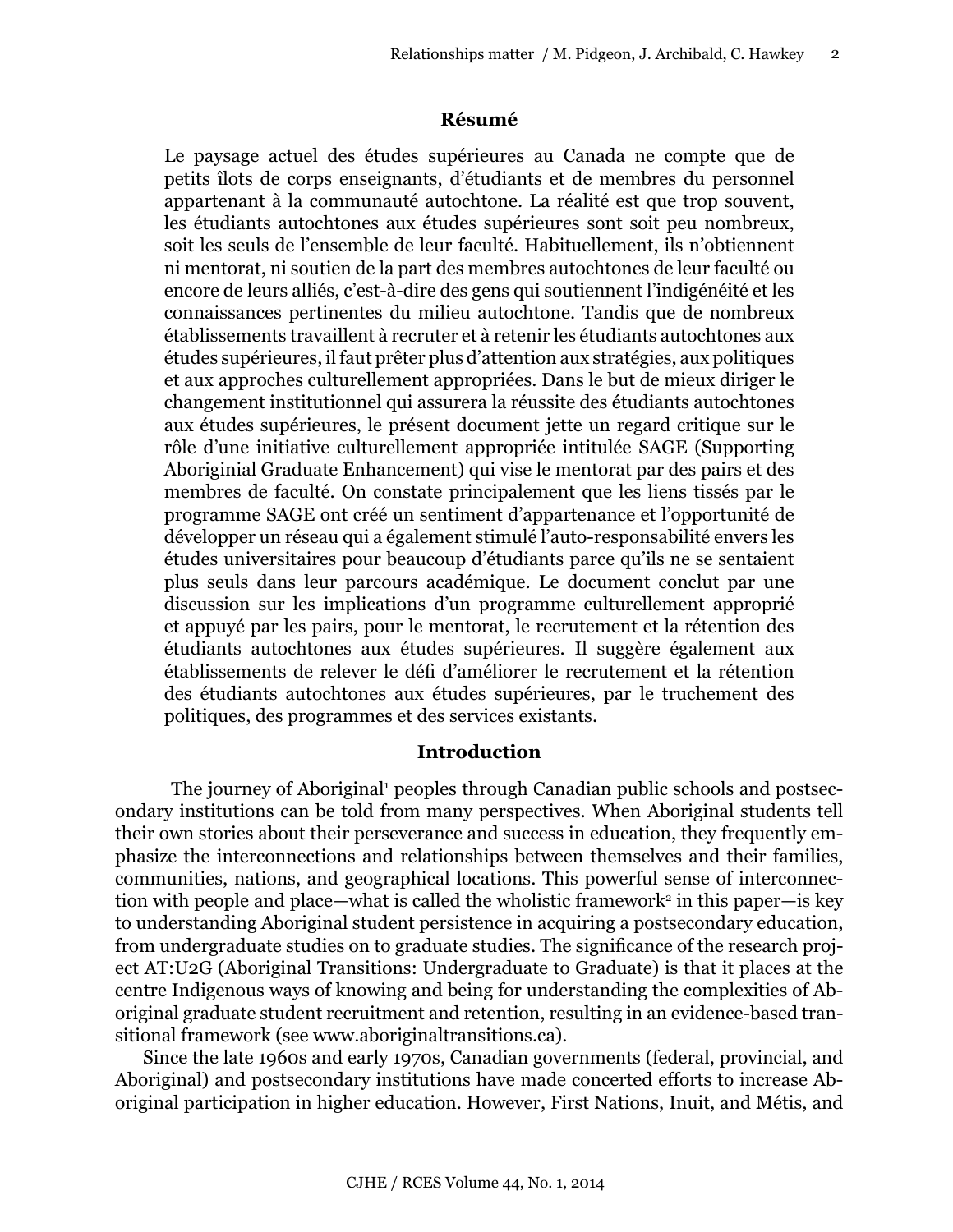their Native American, Native Alaskan, and Native Hawaiian cousins in the United States or other Indigenous peoples from other parts of the world have either been excluded from graduate recruitment and retention research conversations or mentioned as a side note on many minority graduate student research projects, initiatives, and programs. Although overall participation in and completion of education (K–20) of Aboriginal peoples has been improving in Canada, a continuing disparity between Aboriginal and non-Aboriginal students exists in university attainment rates, particularly at the post-baccalaureate levels (Mendelson, 2006; Statistics Canada, 2003a, 2003b).

Statistics Canada data clearly show the disparities: Aboriginal postsecondary participation has fewer than 3% (20,100) of the undergraduate student population in Canada who self-identified as Aboriginal in 2007. Overall, less than 8% of Aboriginal peoples ages 15–64 have a university credential, compared to 24% of non-Aboriginal peoples in the same age group with a university degree (see Ministry of Advanced Education and Labour Market Development, 2008; Statistics Canada, 2008). Unfortunately, publically available data, such as that provided by Statistics Canada or the BC Ministry of Advanced Education and Labour Market Development, do not identify the percentage of overall Aboriginal postsecondary graduates who have attained graduate-level degrees. However, this disparity is illustrated in faculty demographic data published by the Canadian Association of University Teachers (2008), which reports that in 2006 approximately 1% (377) of faculty self-identified as Aboriginal<sup>3</sup> .

A lack of strategic institutional commitment and action to remedy these higher education disparities by key university leadership and faculty will continue to convey the message to Aboriginal students that the academy is not interested or concerned about their involvement, educational needs, Indigenous knowledges, philosophies, and cultural integrities. In fact, many critical scholars argue that those in higher education must play a pivotal role in transforming academe to support Aboriginal (and other underrepresented groups) student success and move away from assimilative, colonizing, or reproducing practices that sustain current systemic and societal inequities (Brayboy, 2003, 2005a, 2005b; Grande, 2000, 2004; Harper, Patton, & Wooden, 2009; Kuokkanen, 2007; Pidgeon, 2008a; Wilson, 2008).

Without targeted attention to assist Aboriginal undergraduates with transitioning to graduate school, particularly doctoral programs, the enrolment and graduate rates may not improve in any significant manner. The current Canadian landscape of graduate education has limited presence of Indigenous faculty, students, and staff, especially in faculties of education and First Nations/Native American studies programs. Most often the experiences of Aboriginal graduate students lead them to conclude they are either among the few or they are the sole Aboriginal person in the faculty. They usually do not have mentorship or guidance from an Indigenous faculty member or ally (i.e., someone who is supportive of Indigenous knowledges and Indigenity). Acknowledging that while many postsecondary institutions are attempting to do more to support the success of Aboriginal students, the continuing disparity in educational attainment, particularly at the graduate level, requires further investigation.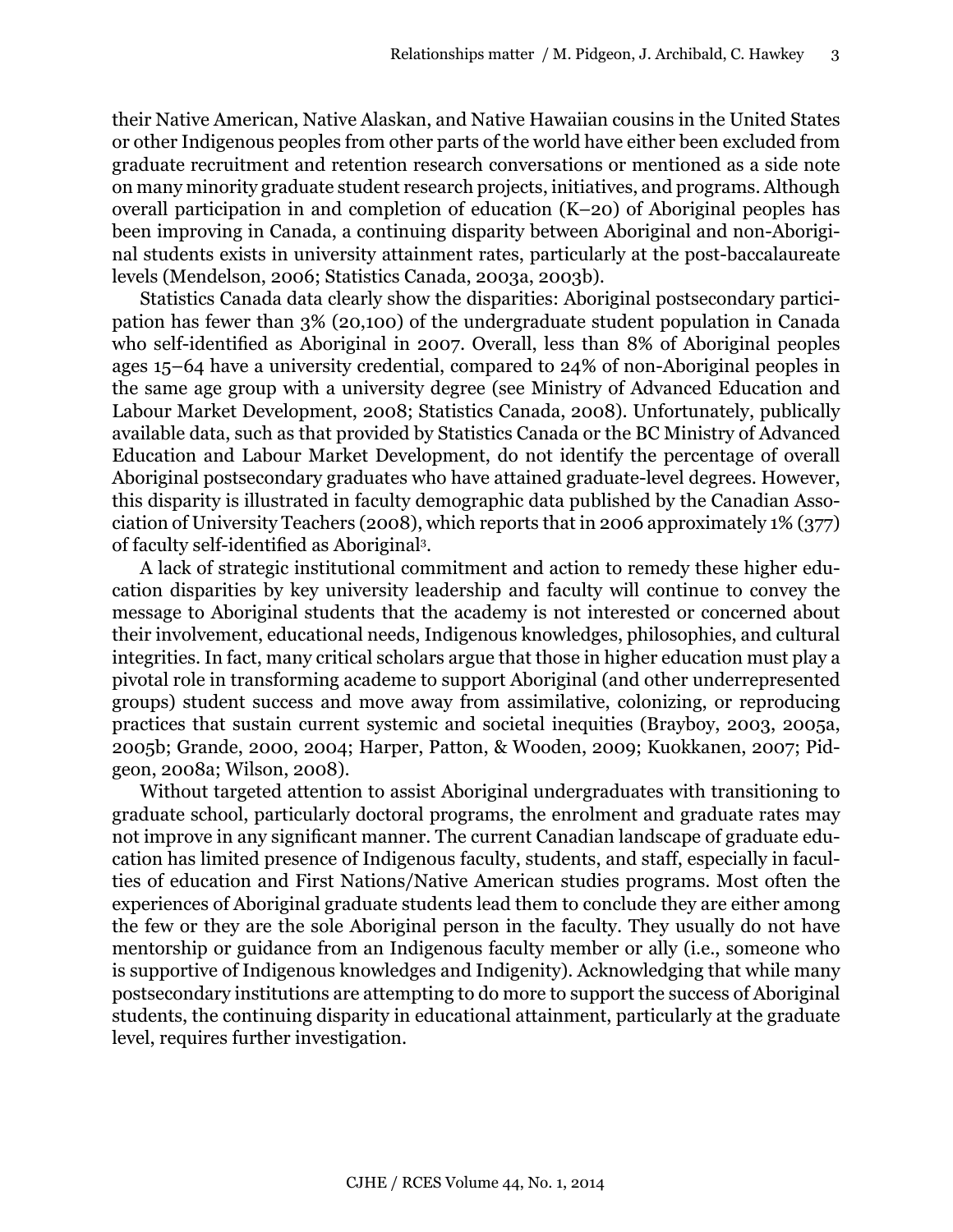## **The Purpose and Research Questions**

The purpose of this paper is to provide a critical and comprehensive examination of how a culturally relevant peer and faculty support programs like SAGE, bring to light, and push against institutional challenges, dilemmas, and contradictions experienced by Aboriginal graduate students and faculty. The data for this paper are from the larger AT:U2G research project. SAGE was the focal point of Phase I of AT:U2G and is the focus of this article. Two research questions were explored:

- 1. What lessons can be learned from SAGE for institutions to better support the recruitment and retention of Aboriginal graduate students?
- 2. How can culturally relevant peer-mentoring programs, like SAGE, work to create spaces within the academy for Indigenous scholars?

Following the literature review, the overall AT:U2G research project methodology is articulated within an Indigenous wholistic framework. A brief overview of the SAGE program itself is provided as context for the readers. Next, the results of the Aboriginal Graduate Student Survey that relate to the specific programmatic nature of SAGE and the SAGE focus groups are presented in order to demonstrate how Indigeneity within the academy is providing space for Indigenous students to come together to share their diverse opinions, backgrounds, and experiences. Finally, the paper concludes with a discussion of the findings and implications of this work for future research, policy, and theory.

#### **Literature Review**

Research regarding Aboriginal student experiences in education (e.g., Archibald et al., 1995; Battiste, 2005; Battiste, Bell, & Findlay, 2002; Kuokkanen, 2007; Royal Commission on Aboriginal Peoples, 1996a) continue to highlight the colonial legacies, systemic racism, and continuing practices and policies that counter attempts to value Indigenous cultural integrity. This isolation impacts retention, whether considering it from Indigenous understandings of success (HeavyRunner & DeCelles, 2002; HeavyRunner & Marshall, 2003; Hernandez, 2006; Pidgeon, 2008a) or from the retention theories of Tinto (1993) and Astin (1993).

The broader literature on minority graduate student experience, recruitment, and retention is relevant to this discussion as there is limited research specifically addressing Aboriginal graduate student experiences. In Canada, one of the seminal pieces on Aboriginal student experience is "Honoring What They Say: Postsecondary Experiences of First Nations Graduates." In this study Jo-ann Archibald et al. (1995) surveyed and interviewed Aboriginal graduates of a university and an Aboriginal college in British Columbia to learn more about their postsecondary experiences. They found that students relied on relationships with other Aboriginal people, on institutional support, such as Aboriginal programs, Aboriginal and Aboriginal-friendly faculty and staff, and on community-based agencies for support, a result consistent with the importance of relationships in Aboriginal student persistence (Archibald, et al., 1995). Writing from an American perspective, R. G. Martin (2005) suggests that this is an example of cultural relevance, where "culturally relevant programs can improve contemporary American Indian students' chances for academic success. Cultural relevancy has implications for curriculum, instruction (teaching methods adapted to students' learning styles), evaluation (not limited to standard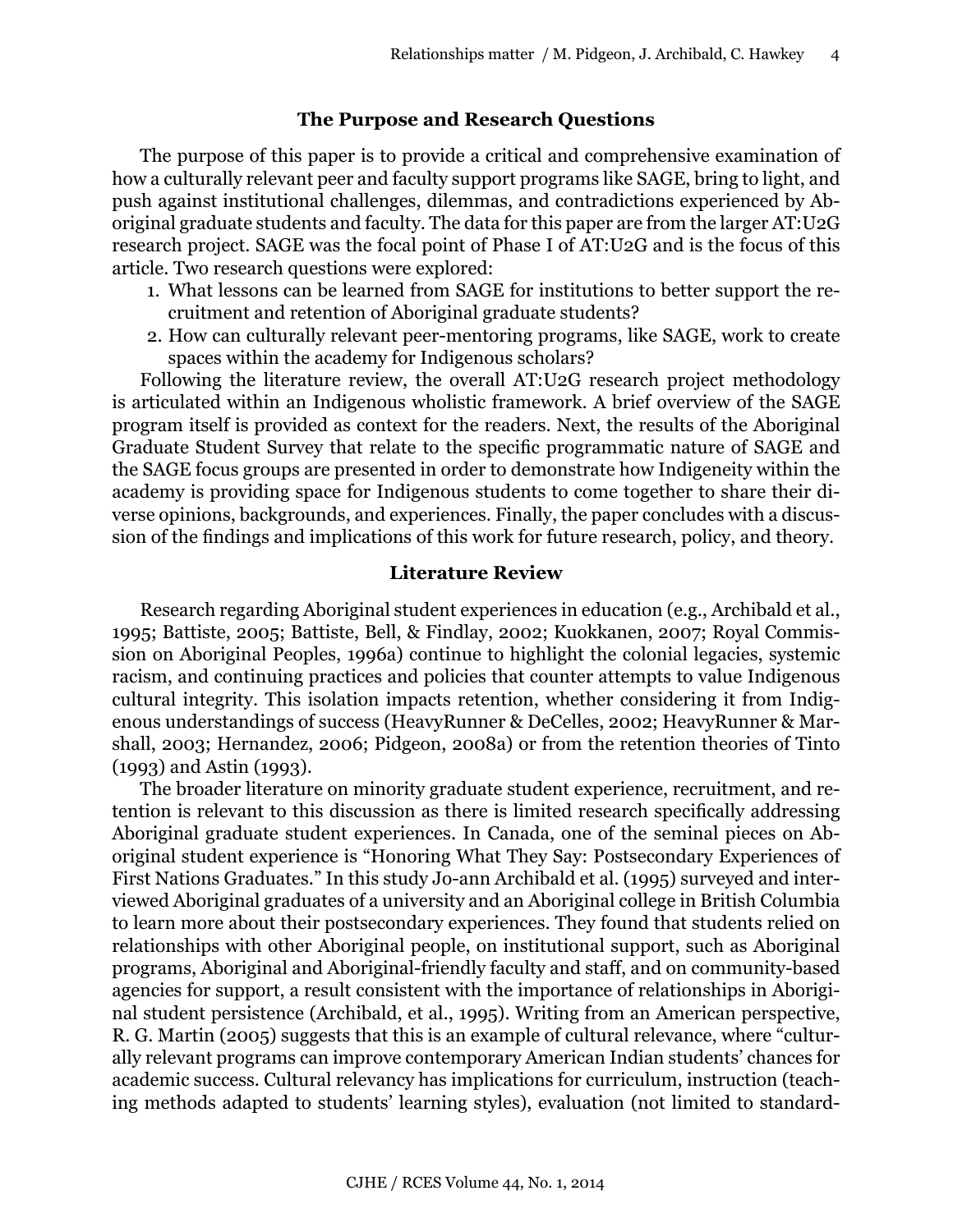ized tests), and governance" (p.79). Even with culturally relevant programs and services, systemic discrimination and overt forms of racism remain a significant barrier to and play a significant part in many Aboriginal students' contemporary postsecondary experience (Archibald, et al., 1995; Council of Ministers of Education & Statistics Canada, 2010; Holmes, 2006; Mendelson, 2006).

While the literature pertaining specifically to Aboriginal graduate student experiences is developing (e.g., doctoral works of J. V. Martin, 2001; Shotton, 2008), the experiences of other marginalized groups, such as African American and Latino/Latina peoples (e.g., Castellanos, Gloria, & Kamimura, 2005; Harper, et al., 2009; Ibarra, 1996; Seidman, 2007; Taylor & Miller, 2002; Vaquera, 2008; Walters, 1997), provide insight to experiences similar to those of Aboriginal students. For example, all three groups have encountered specific institutional and systemic barriers in accessing education. Although the experiences in any of these groups are not homogenous, the literature permits a parallel comparison that broadens one's understanding of the issues facing minority graduate students.

Kidwell (1989) considered the situation facing Aboriginal students and concluded that "few Indians choose to enter graduate programs due to many deep-seated cultural and historical factors as well as the socioeconomic status of many Indian families" (p.79). Almost 20 years later, the work of Brayboy (2005b) acknowledges that these barriers have not been adequately addressed within Ivy League institutions and yet despite these systemic barriers, Native American students are using higher education as a pathway to decolonization and transformation. Education has become a tool of acquiring skills and credentials that pushes back against oppression and ultimately becomes a tool of empowerment and transformation (Battiste, 1998; Battiste, et al., 2002; Brayboy, 2005a, 2005b; Castagno & Brayboy, 2008). Further supporting institutional dimensions for supporting under-represented populations within graduate programs, Hathaway, Nagda, and Gregerman (2002) surmised in their literature review that engagement with graduate education appears less linked to a student's background experiences than it is to the type and quality of instructional involvement. Consequently, this work identifies instructional and academic engagement as sites of support and tools for navigating and perhaps transforming systemic barriers. While all students' backgrounds are important to their educational journey, this study highlights the opportunities for postsecondary institutions to create equality, access, and success within graduate education for minority students, particularly Indigenous students.

#### **AT:U2G Indigenous Wholistic Framework**

In 2007, the Ministry of Advanced Education and Training in British Columbia announced a funding initiative to examine the best practices in Aboriginal transition education across various sectors of education (e.g., pre-school to K-12; K-12 to postsecondary; postsecondary to work). From 2008–2010, the AT:U2G research team focused on the transition from undergraduate to graduate studies in a two-phase project that involved a research team of the three co-investigators and approximately 60 Aboriginal undergraduate and graduate students across the five partnering universities: University of British Columbia Vancouver, University of British Columbia Okanagan, Simon Fraser University, University of Victoria, and University of Northern British Columbia . Phase I of AT:U2G focused on developing evidence-based data on understanding the transition to graduate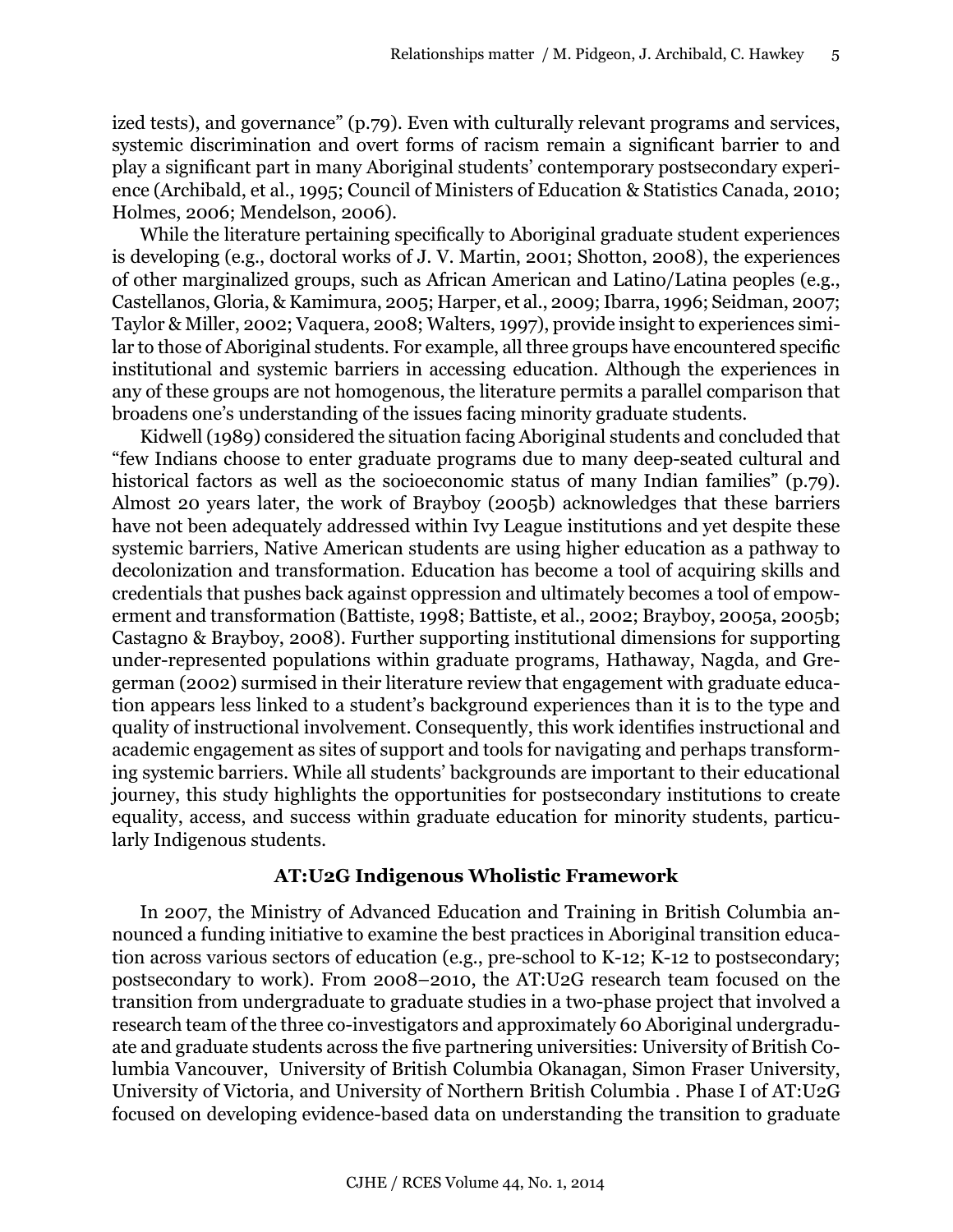school. It involved (1) a rigorous examination of graduate program/mentoring models in BC, across Canada, and internationally, particularly focusing on those that serve Aboriginal students, (2) a critical analysis of the existing postsecondary student data and literature on the topic, and (3) a comprehensive research project, which included individual interviews, focus groups, and surveys. Phase II of the AT:U2G project focused on the design, development, and research on three strategic initiatives that emerged from Phase I: (1) SAGE-Undergraduate (an undergraduate program modeled on the SAGE program), (2) faculty-undergraduate mentoring, through AT:U2G research assistantships, and (3) the culminating of resources through the [www.aboriginaltransitions.ca](http://www.aboriginaltransitions.ca) website (e.g., videos, narratives, and resources).

The researchers undertook the AT:U2G project using an Indigenous research process, which draws on Indigenous research methods and perspectives (Chilisa, 2012; Denzin, Lincoln, & Smith, 2008; Kovach, 2009; Rigney, 1999; Smith, 1999; Steinhauer, 2002; Weber-Pillwax, 1999, 2004; Wilson, 2001). These works and others testify not only to diverse and multiple ways of presenting Indigenous ways of knowing and understanding but also (and more importantly) to the key foundation that Indigenous knowledges and ways of being provide to Indigenous research processes.

The wholistic Indigenous framework (see Figure 1) is visually represented as interconnected circles (Archibald, Pidgeon, & Hawkey, 2009). The wholistic framework provides the theoretical and methodological process for this study, builds on the authors' previous work in the area of Indigenous research methods, and represents their understandings, cultural teachings, and practices as Indigenous scholars and allies (e.g., see Archibald, 2008; Archibald et al., 2004; Pidgeon, 2008a; Pidgeon & Hardy Cox, 2002). The framework's circumference is surrounded by Kirkness and Barnhardt's (1991) 4Rs of respect, relevance, responsibility, and reciprocity. The 4Rs were proposed as a model for postsecondary institutions to move forward in their support of Aboriginal students and have now been applied as values within the wholistic framework.

The 4Rs speak to *respect* for students' Indigenity, culturally-*relevant* learning programs and student services, institutional *responsibility* to facilitate success and retention of Indigenous learners, and *relationships* that are intergenerational and foster support (Kirkness & Barnhardt, 1991). The wholistic Indigenous framework permitted the researchers to consider Aboriginal graduate student experiences from the perspectives of emotional, intellectual, spiritual, and physical realms of human development. The strength of this model is its consideration of the relationships among individuals, family, community, and nation or institution that reflect the interrelationships between structural, individual, social, and cultural factors associated with individual aspirations, intentions, and actions.

The AT:U2G project used a multimethods approach grounded in the Indigenous research methodology and theoretical framework noted above. Each phase of the research, particularly the interviews, focus groups, and surveys, were designed and conducted to be culturally sensitive and relevant to the communities in which the research was taking place (i.e., following the cultural protocols and respect for Indigenous knowledges and protocols of the local Indigenous nations where the institution was located). Where possible, Elders and Aboriginal advisory committees were invited to participate in the project process.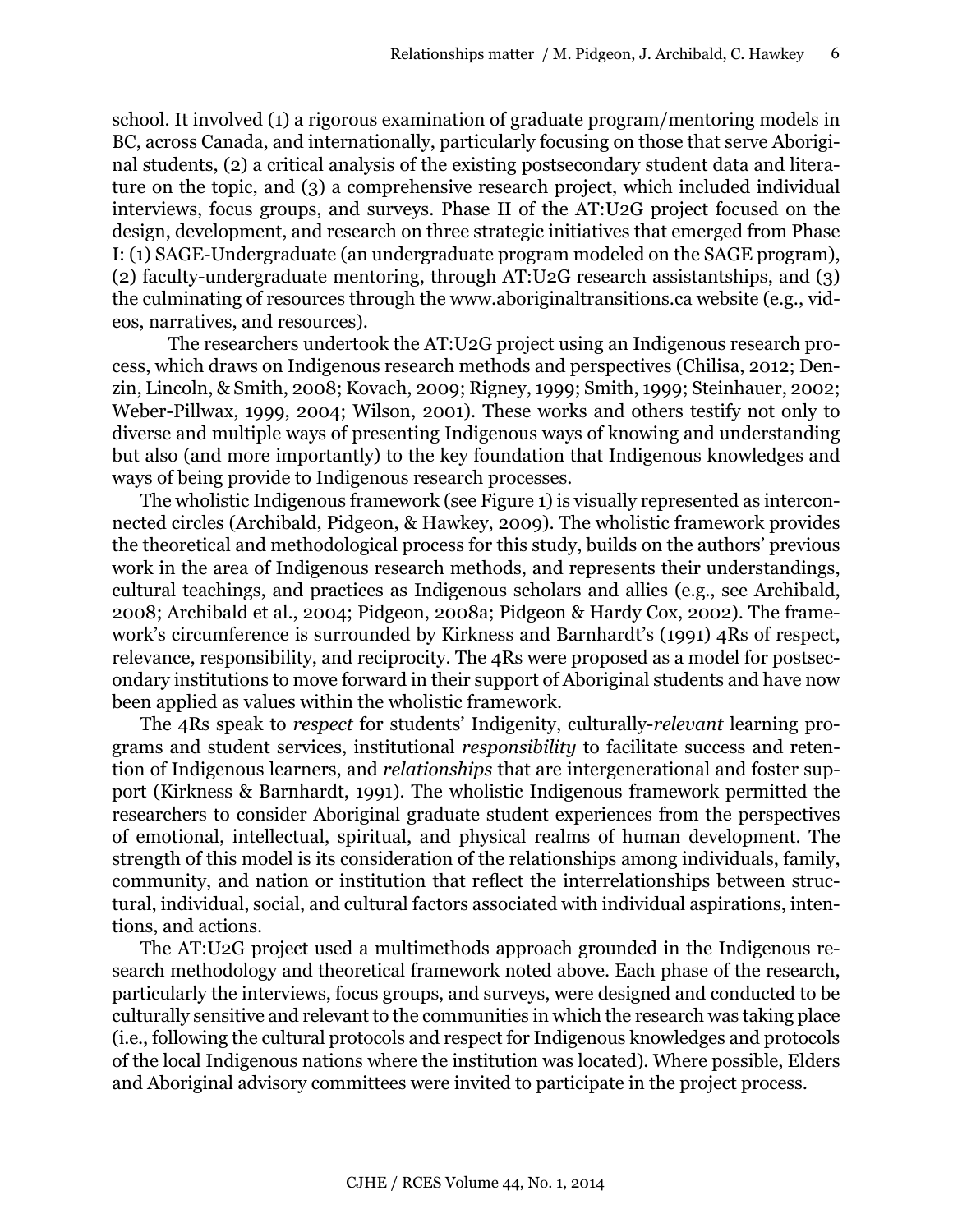

*Figure 1*. A representation of a wholistic Indigenous framework

Also, following the principle of relationships and reciprocity, the project team hired local students and worked with local staff and faculty members to ensure that research, and leadership training and capacity remained within the community. All the research assistants were trained in how to conduct and analyze research following Indigenous research processes and guidelines (e.g., following the Indigenous wholistic framework and 4Rs). Participants were given a small culturally appropriate gift for their participation in the interviews or focus groups; they were also sent final copies of the report and invited to the public presentations of the project held at each of our partner institutions.

The methods employed during the Phase I of this study that specifically related to the SAGE program were the Aboriginal graduate student focus groups and Aboriginal graduate student online survey (See Table 1). The online survey was sent out to Aboriginal graduate students in British Columbia (based on the SAGE membership list and contacts at each participating institution sent their students the information and URL to the survey).

As Table 1 shows, a total of six culturally appropriate sharing circles were conducted with 35 current members and alumni of SAGE at the five partner universities from across British Columbia between fall 2008 and spring 2009. The focus group transcripts were analyzed for common themes across the four domains of the wholistic and 4Rs framework and inter-rater reliability was included as part of the analysis.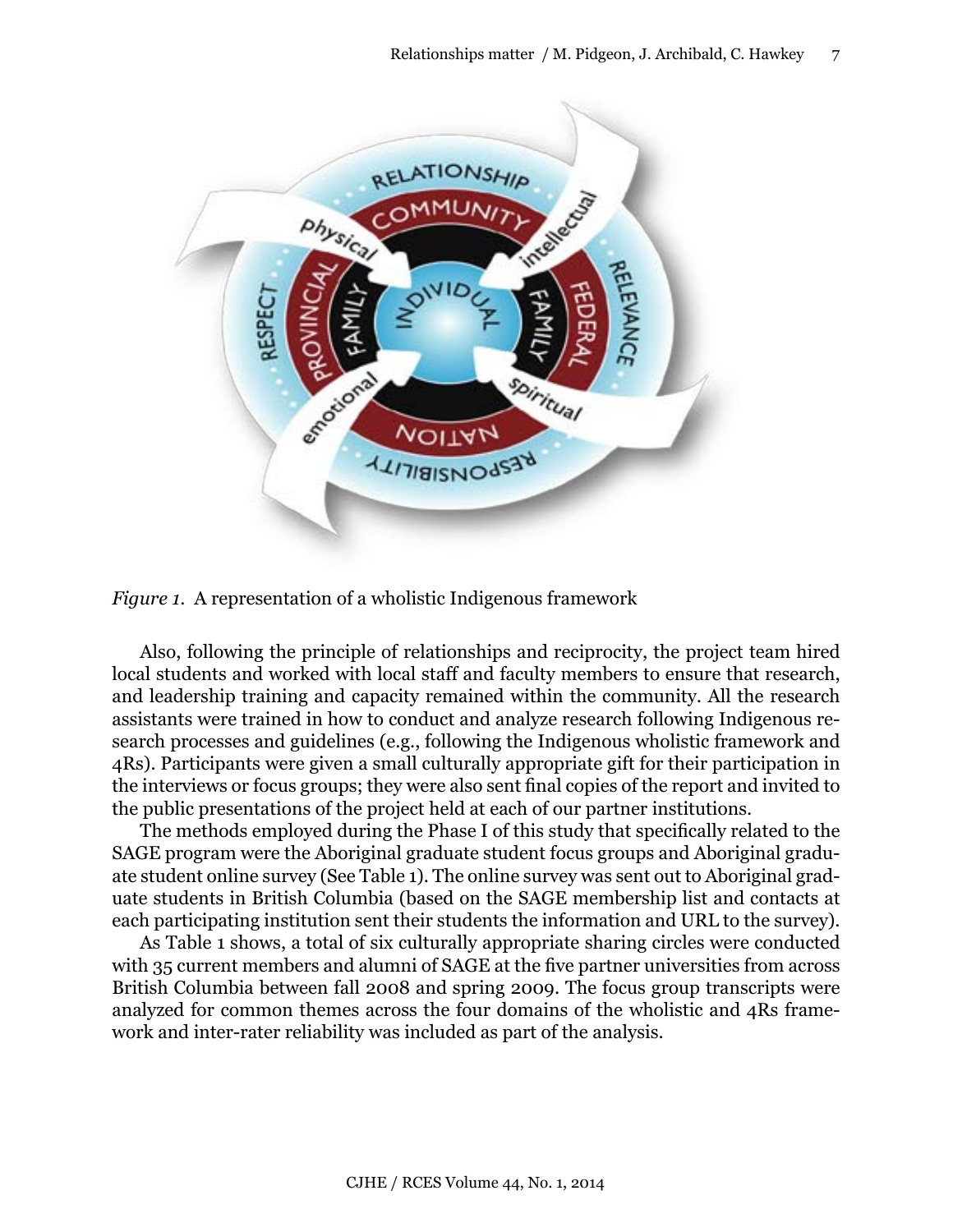| Data Collection | Number (location)                                                                                                      | Participants                             |
|-----------------|------------------------------------------------------------------------------------------------------------------------|------------------------------------------|
| Sharing circles | Six sharing circles were held across five<br>universities.<br>One site had two circles to accommo-<br>date group size. | 35 current members and alumni<br>of SAGE |
| Online survey   | All SAGE members $(\sim 300)$ in British<br>Columbia were invited to participate.                                      | 60 valid survey responses                |

|  | Table 1. Research Data |  |
|--|------------------------|--|
|  |                        |  |

Table 1 also shows 60 Aboriginal graduate students submitted usable questionnaires, representing a response rate of approximately 30%. This response rate is an estimate since the total population of Aboriginal graduate students in British Columbia is indeterminable, given that many postsecondary institutions make self-disclosure of Aboriginal identity optional or not possible in the application process. This estimate is based on official university enrollment figures, SAGE participation numbers, and knowledge of university-based Aboriginal community members. In the survey of Aboriginal graduate students, 64% of survey respondents were members of SAGE (N=45). Respondents represented the Vancouver (78%), Prince George (9%), Kelowna (6%), and Victoria (2%) pods. These percentages reflect the overall membership distribution across the four pods.

Survey respondents resembled the demographic trends of Aboriginal undergraduate students, which are typically older than average (older than 21) and with dependents (Mendelson, 2006; Statistics Canada, 2003b). These two factors are important considerations when developing transition and peer-support programs for Aboriginal students. For example, of the 35 focus group (FG) participants, approximately 70–75% of these students had dependent children. More females (73%) participated than males (27%), which is also consistent with the gender representation in Aboriginal postsecondary education. Fifty-nine of the 60 respondents answered the gender question. The survey did not specify "two-spirited," which is another term Indigenous communities may use to indicate gender and/or sexual identities.

The next section will describe origin, purpose, nature, and components of SAGE that speak to transformational resistance and centring of Indigenous knowledges within the academy.

#### **SAGE**

SAGE began in British Columbia in 2005 under the guidance of Graham Smith and Jo-ann Archibald. SAGE is the sister program to the New Zealand MAI (Maori and Indigenous) graduate program. The goal of SAGE and the MAI program has been to develop a critical mass of Indigenous master's and doctoral credentialed people who through their research and practice will begin to transform multiple aspects of Indigenous education. SAGE is specific to British Columbia and the MAI program is situated across the north and south islands of New Zealand, and the two programs grew out of the need for support of Indigenous peoples within graduate programs.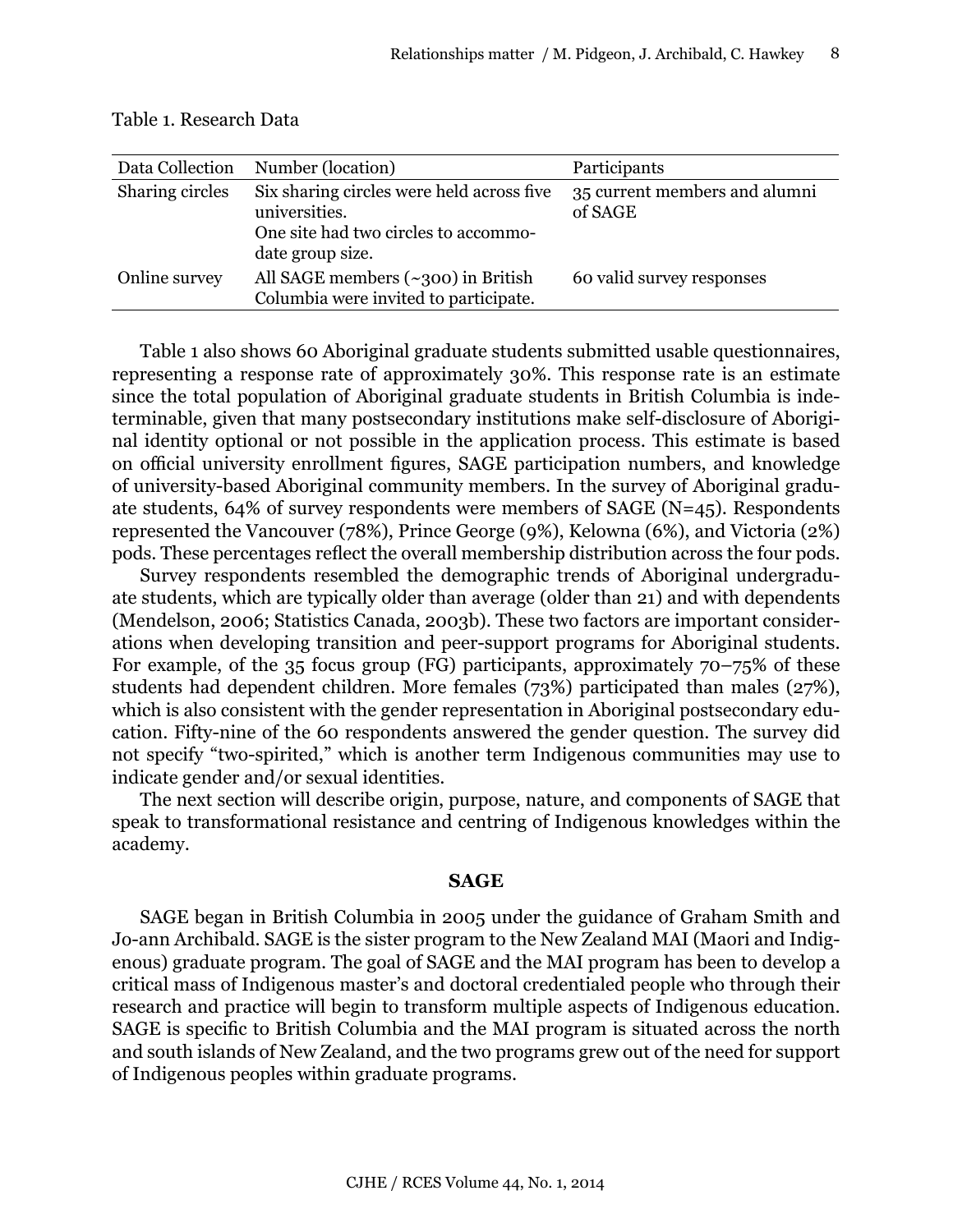As discussed in the introduction, Aboriginal retention in graduate programs has been limited and negatively impacted by institutional barriers and systemic racism, in addition to the personal life experiences that continue to influence many Aboriginal peoples' postsecondary education journeys (Archibald, et al., 1995; Council of Ministers of Education & Statistics Canada, 2010; Holmes, 2006; Mendelson, 2006). Programs such as SAGE and MAI respond to the lack of presence of Indigeneity within universities and provide spaces in which Aboriginal students and faculty can come together to critically engage with ideas, theories, research processes, and lived experiences of being Indigenous within mainstream institutions.

In British Columbia, SAGE is a peer-mentoring program that extends beyond institutional and disciplinary boundaries through its four regional-based pods (Vancouver, Kelowna, Prince George, and Victoria). Indigenous faculty members from across the province provide mentorship and guidance to SAGE; however, the important leaders of this initiative are the graduate students themselves.

SAGE members meet at their respective pod locations several times over the academic year, usually on weekends or evenings, to discuss their course work, share research ideas and methodology processes, and to listen to guest speakers. The meetings typically begin with a cultural opening, either in the form of a song or prayer. This allows those in the circle to share their own cultural teachings and protocols, and it recognizes and respects the diversity of nations often present in the room. Then, students introduce themselves and describe what they have been pursuing in their studies and their research. Lunch is provided to the students at no cost. There may also be workshops on technical skills such as writing or data analysis and/or presentations by guests, who are fellow students, Indigenous faculty members, or Indigenous scholars from outside BC. The meetings end with a closing circle where students share what they plan to achieve before the next meeting. In the spirit of building relationships and cooperation, these meetings provide an environment that is grounded in Indigenous protocols:

The students essentially support and advise each other and reflect the Native saying that *there is always more wisdom in the circle than there is in one individual*. SAGE is culturally supportive and provides an Indigenous knowledge orientation to student support and mentorship. (Archibald & Brown, 2008, p. 22)

The strength of the circle is that it honours, respects, and values the contributions and diversities of Indigenous peoples who attend SAGE.

There is no single way of being within the circle; the circle fosters and honours the complexity of who we are as Indigenous peoples. SAGE provides the spaces in which there is mutual support, understanding, and recognition of diversity. It creates spaces for the critical discussions of the lived realities of being Indigenous within the academy, recognizing that each of us faces our own struggles and periods of faltering. It is also crucial that the ideals and values grounded within SAGE begin to occur in spaces across higher education in order to create opportunities and practices in every faculty, department, program, and service for Indigenous students and faculty members. The next section discusses the results of the AT:U2G project that specifically pertain to answering the research questions and purpose of this article.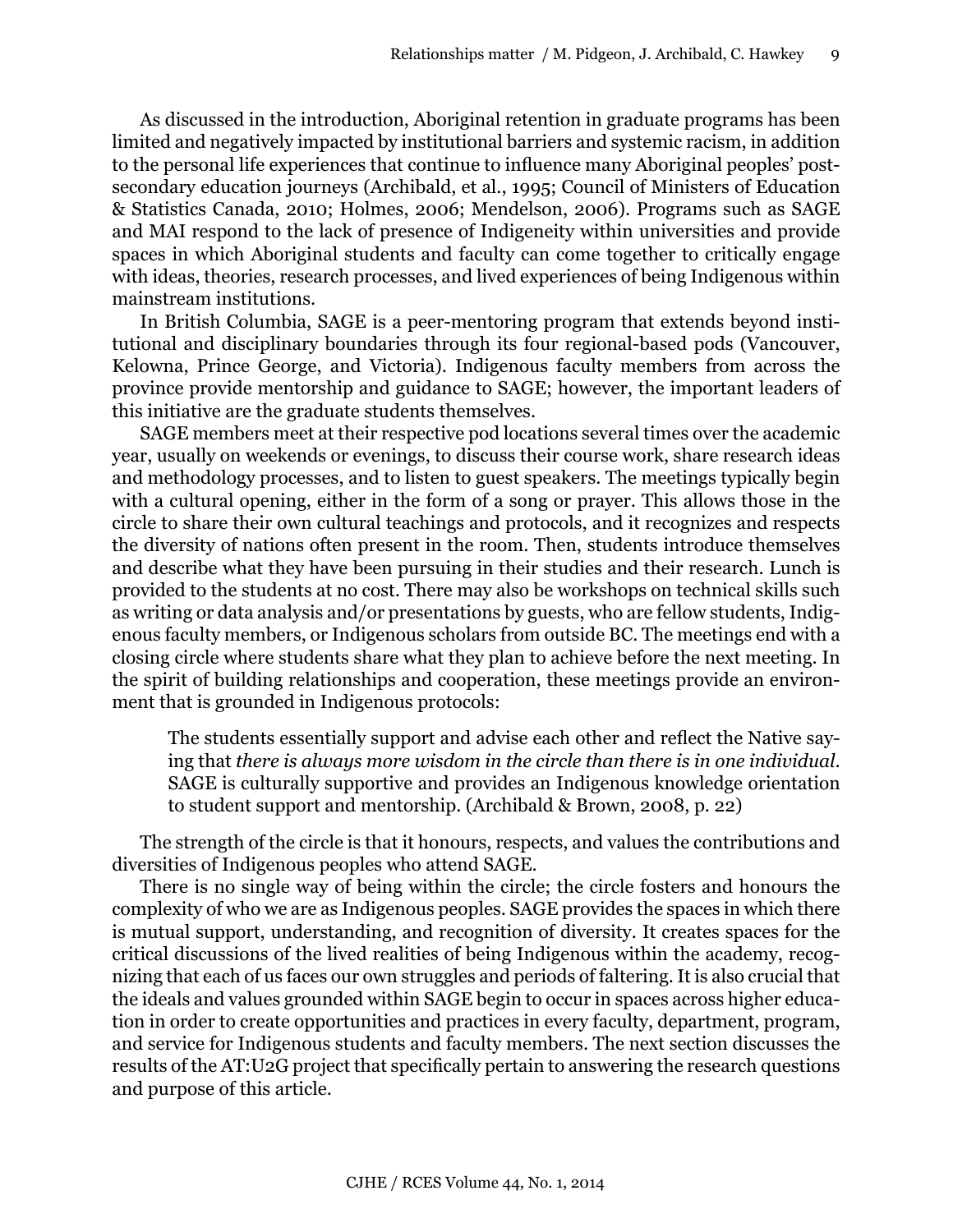## **Findings**

This section highlights two of the themes that emerged in the analysis of the survey and sharing circle data using the wholistic Indigenous framework. Theme 1: *Relationships create a sense of belonging* and Theme 2: *Self-accountability to academic studies*. Theme 1 speaks to the inter-connections of the relationship that Figure 1 presents but also reaffirms the importance of addressing the wholistic needs of graduate students. Theme 2 speaks to the value of the responsibility of the individual to her or his own goals and aspirations, but it also highlights, as described previously, that individuals are never in isolation and that their academic goals academic goals often include contributing back to Indigenous communities, locally and globally. Other findings that relate to supporting transition and institutional change to improve Aboriginal student recruitment and retention include links to the wholistic framework, which speaks to the responsibility for relationships that institutions have to Aboriginal students and their communities.

## **Theme 1:** *Relationships Create a Sense of Belonging*

Mentoring reflects an Indigenous cultural intergenerational approach to helping or teaching others. For example, those who attended SAGE meetings as undergraduates or master's students receive assistance from seasoned SAGE members with their applications to graduate school or advice on how to approach their research questions or methods from a variety of Indigenous perspectives. Members freely share tips and strategies as a way of honouring the principle of reciprocity and upheld values of responsibility (e.g., giving back to their communities).

Overall, the data point to the differences that mentoring and supportive relationships make to Aboriginal students' decisions to pursue or complete graduate school, reinforcing the findings of previous research (Archibald, Pidgeon, & Hawkey, 2009). Of particular note, SAGE was specifically mentioned as an innovative motivator to pursue graduate studies (e.g., from undergraduate to master's or from master's on to doctorate). Participants from the focus group viewed fellow graduate students as role models and identified some peers as mentors. Based on the students own comments shared during the sharing circles or in the surveys, it was obvious to the researchers that sometimes just knowing that other Aboriginal people were in master's and doctoral programs was sufficient motivation for them to consider or continue on with graduate work.

Ibarra's (1996) study of Latino/Latina students found the majority of participants attended four-year institutions close to home, making it possible to remain close to family and to reduce financial costs. This parallels the decision-making process for Aboriginal graduate students in this study and resonates with Kidwell's (1989) discussion that graduate school often is not considered as an option for some Aboriginal people because they do not have the financial resources to do so. Nor do their home communities have the employment opportunities that graduate education should provide.

Many Aboriginal undergraduate students are first-generation students and some may not know others who have gone on to graduate school. It was evident from the discussions that some participants' prior knowledge about application procedures was limited (e.g., they were not aware of what to include in a letter of intent or how to go about looking at graduate programs). However, based on their interactions with SAGE members,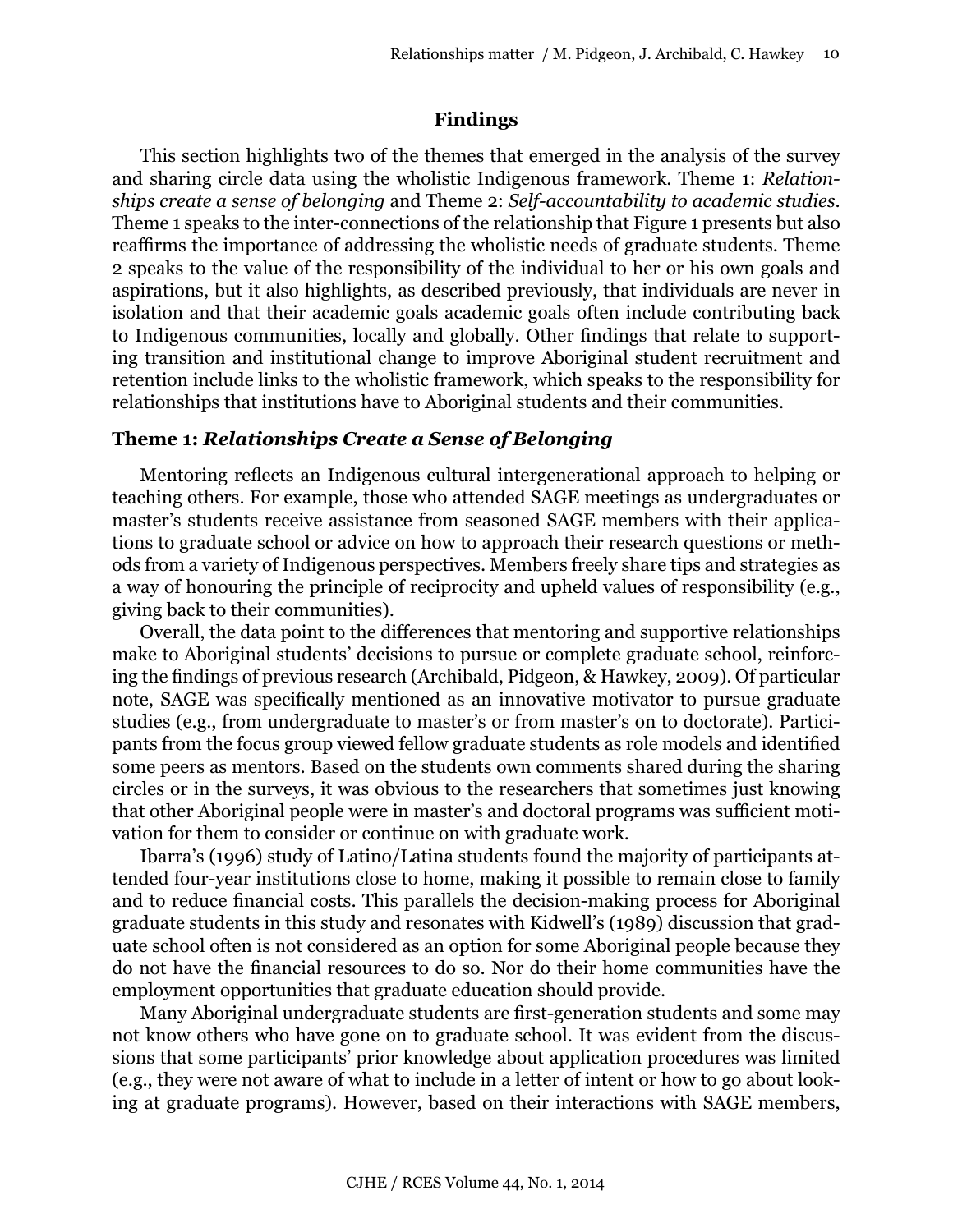they learned about the key components of the application process and felt inspired to associate with and be mentored by Aboriginal graduate students. This is evident from selected quotes from the focus group participants: "the ones who have completed their [bachelor's] degrees and [are] doing their master's degrees are such big role models for us" (FG participant).

At first I didn't know about SAGE, and then, "Holy, that was an eye-opener!" I didn't realize that there were so many intelligent women in their master's and in their bachelor's. I was exhilarated when I got home [after the SAGE session]. I thought, "I can survive that [graduate studies]." (FG participant)

When respondents to the Aboriginal Graduate Survey were asked about the benefits of SAGE, the role of relationships was very clearly central to their positive experiences. Relationships resonate with the parallel theme of the essential role of establishing personal relationships and incorporating family values into daily life, while attending higher education, specifically graduate school (Ibarra, 1996). The access to postsecondary education and the overall success of Aboriginal students is related to the powerful sense of connection with family, community, culture, and place (Archibald, et al., 1995; HeavyRunner & DeCelles, 2002; J. V. Martin, 2001; Pidgeon, 2008b; Royal Commission on Aboriginal Peoples, 1996; Shotton, 2008). Some aspects of SAGE build relationships across multiple communities (i.e., faculty and institutional levels), providing students with an opportunity to connect with fellow Indigenous graduate students and faculty members who are not necessarily in their department or university.

The small but diverse numbers of Aboriginal students in faculties such as science, health professions, fine arts, forestry, business, humanities, First Nations studies, education, psychology, and linguistics were inspirational and negated perceptions that Aboriginal people are not studying in these varied fields. This networking provided students with feelings of support and pride. As one respondent stated, "[I received] support from other Aboriginal/ First Nations students, [and I had] a feeling of community from the group meetings" (FG participant). Others commented that these relationships allowed them to feel safe at the university and to share their experiences in a supportive and respectful environment. One participant spoke of "the camaraderie and support from fellow students and all the rich information provided through guest speakers and lecturers … [and] having a place to feel safe about sharing [was important]" (FG participant). While another stated,

Understanding that my experiences were not alone—that each person brings individual strengths and successes to their program and that we can learn from each other in that way. The emphasis on cultural protocol and respecting everyone attending [was beneficial]. (FG participant)

Another participant commented, "SAGE was a break for me to recuperate. A place where there are people with common struggles and interests. It is where the heart and head come together. It is all connected" (FG participant). The role of culture also emerges from this quotation, in that through the SAGE meetings students felt respected by having Indigenous protocols recognized and practised. It is important to acknowledge that in the many spaces in the academy this honouring of cultural integrity continues to be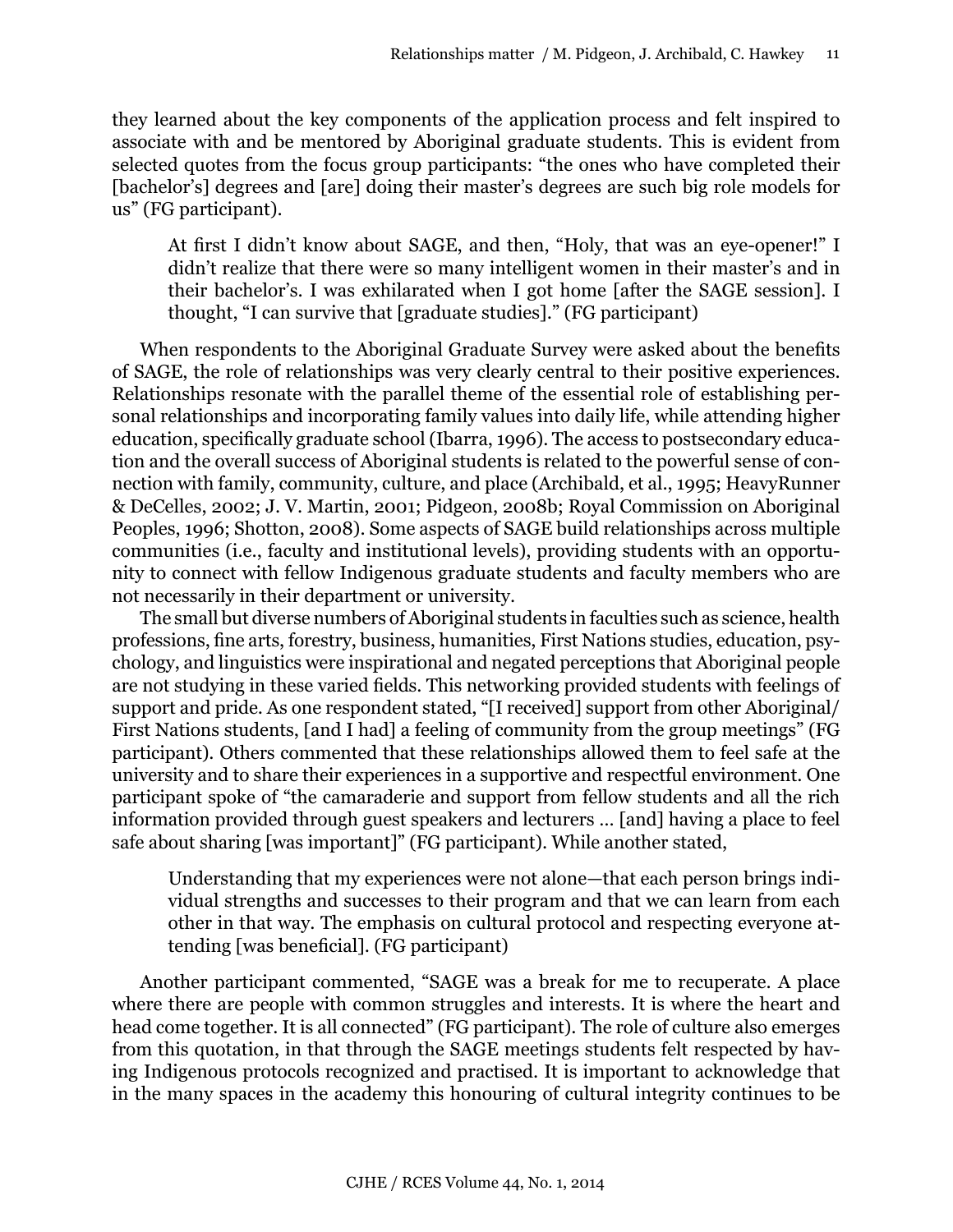a struggle for many minority scholars and graduate students. There are nuances in the interethnic story lines within the literature that demonstrate that most graduate students overcame difficulties when adjusting to a new academic community and the rigours of graduate work. However it also recognizes the transition from undergraduate to graduate school for some Latino/Latina and Native American students is complicated by academic culture shock, in addition to open and direct ethnic discrimination or racism (Archibald et al., 1995; Hathaway et al., 2002; Ibarra, 1996; Kidwell, 1989; R. J. Martin, 2005). More specifically, minority students in these studies felt an uneasy disconnection between their ethnic and cultural identities, particularly between their value for personal connectedness and the institutional value of competition, and the curriculum and culture of graduate school,. Ibarra (1996) is quite clear about this:

The tendency towards establishing personal relationships and incorporating family values in daily life played important roles in adjusting to graduate school … First impressions of graduate school were imprinted with the contrast between their personal and family values and the sometimes opposing values of academic culture. (p. 38)

In the AT:U2G project, participants spoke about the tensions and values of having Indigenous culture within the academy. During meetings, students are welcome to open or close a meeting from their own cultural teachings, which further values the cultural teachings and responsibilities that each member brings to the SAGE gatherings. This process of honouring students' cultural integrity pushes back at attempts to make Indigenous peoples homogenous. SAGE participants also recognized the importance of addressing "self" in the wholistic circle—individual responsibility and accountability related to graduate studies, which transitions to the next theme of self-accountability to academic studies.

# **Theme 2:** *Self-Accountability to Academic Studies*

SAGE not only provided students an opportunity to meet fellow graduate students but also provided a support structure that challenged students to be accountable to the goals they set for themselves and which they shared during the opening and closing circles. In the opening circle discussion at each SAGE session, the participants share their progress on a goal that they articulated at the previous SAGE session. During the closing circle, each person stated a goal that each would work on until the next SAGE meeting. While no one is "documenting" the commitments students identify for themselves, it is clear from their comments that students were motivated to work, were encouraged in their research, and were supported by sharing their work commitments orally with others. A culturally relevant peer support program like SAGE creates opportunities for individual students to reaffirm their own goals and aspirations within a community of peer and faculty support. In learning of others' successes and challenges in graduate school, the knowledge is shared with those in the circle and students listen to these experiences and in turn learn more about themselves: "SAGE for me is my 'check-in'—see if I am aligning myself" (FG participant). Others stated,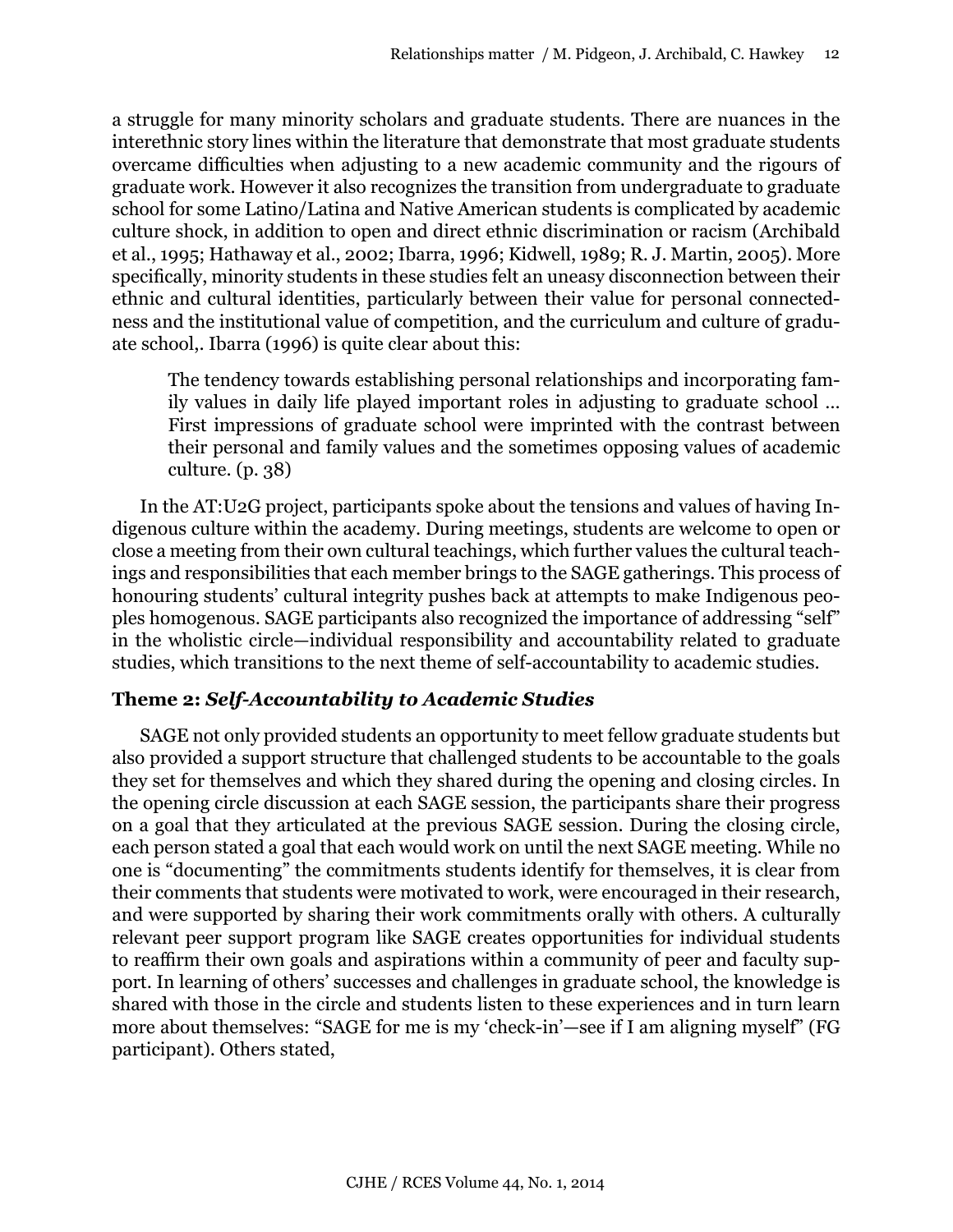I always found it really useful. I like to listen to what people were studying, the presentations we had were always good. Someone always presented their research, [some] who have been in the academy for a long time … talked about different aspects. (FG participant)

The most beneficial aspect of attending the SAGE meetings is the encouragement provided by all the members in the circle. Although I did not attend all the meetings I was provided with updates, readings, thoughts, ideas, and invitations to participate in monthly events. (FG participant)

While SAGE was highly valued by the respondents to the survey and focus group participants, members provided supportive criticisms of the program to ensure that SAGE, and other programs like it, is successful in supporting Aboriginal student success from Indigenous understandings for the benefit of all those involved.

#### **Lessons Learned and Future Visioning**

There were many critical lessons learned from the examination of the literature and of the SAGE program, in particular, that would help institutions to better support Aboriginal graduate student recruitment and retention. For example, the timing of the program is important to consider when planning meetings and gatherings. It should not be the expectation that students *must* attend all meetings to benefit from a peer-support program. In fact, of the 31 survey respondents who answered the question "Do (did) you attend the monthly SAGE meetings?" approximately half said yes. Those respondents who did not attend SAGE pod meetings explained that sometimes they could not make the meetings due to scheduling conflicts between balancing full-time studies, work, and/or family responsibilities. Others indicated that they were often out of town or were immersed in their own research and were not able to attend. Some explained that the lack of home or institutional supports (e.g., childcare and transportation) to get to the meeting hindered them from attending, even though they wanted to. As one participant shared, "Time. It's difficult to attend meetings during the weekend when I have to look after my family. It would help if you had child-mind activities so that student-parents could attend" (FG participant).

In planning the topics/themes for monthly meetings, it is important to consider the make up of the audience (e.g., mainly undergraduate students, graduate students, potential graduate students). This is important because some topics or discussions may not be relevant to all in the room, and if attendees were not made aware of the topic, they may feel they had nothing to contribute or learn from the session. For example, a few respondents indicated they did not attend meetings where the topic was not of personal interest to them. This may have been particularly true for those participants who attended SAGE meetings while they were undergraduates and had little interest in learning about graduate school. One participant said that she did not attend the meetings because, "Topics don't meet my needs. I think more support is needed at the undergraduate level [in how] to get into graduate school. Topics seemed to focus on thesis writing" (FG participant). While thesis writing is an important support for those in the writing phases of their graduate studies, focused topics such as these were not of interest to others who were unable to see its relevance to them as undergraduate students or to understand how this information could help them as more advanced undergraduate or as future graduate students.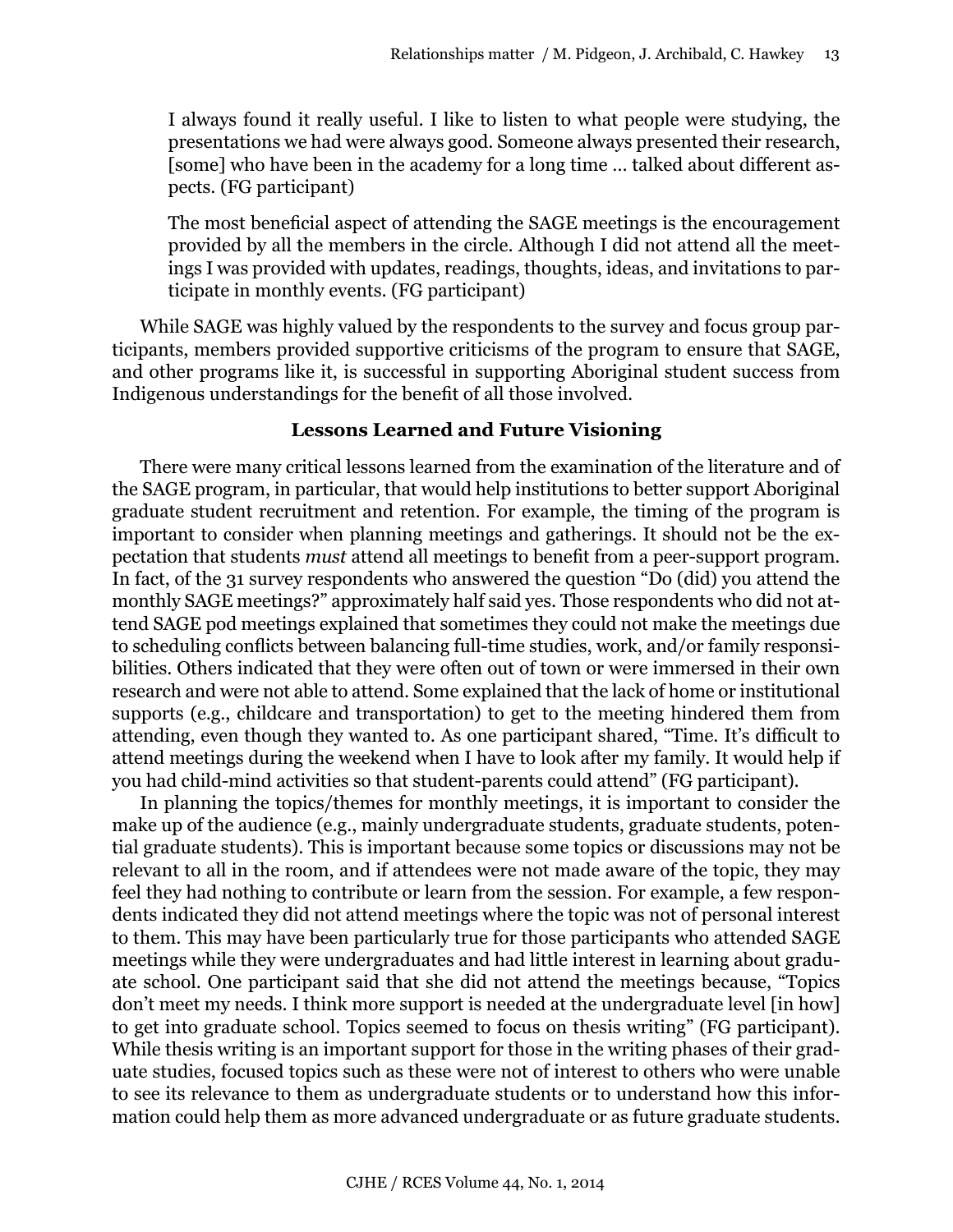In developing a culturally relevant peer program like SAGE, one must consider the program's commitment to its participants and the demands of graduate-student life (e.g., one-day programs must continue offer a wide variety of topics, from applying to graduate school to finding a job) on a rotating basis so that the needs of all the members are addressed. Many participants expressed a deep appreciation for SAGE and the work being done in the respective pod locations: "I appreciate all the hard work the leaders and members continue to provide to the community. It is hard to improve on that" (FG participant).

It is important to acknowledge that SAGE events are organized by fellow graduate students and faculty members who volunteer their time; the lack of institutional support for Aboriginal graduate students prompted this participant to suggest that a funded student position be created at each pod to provide consistency and a regularized schedule of SAGE meetings.

Continue to stick to regular meeting schedule. Focus on improving the skills inventory of students. I am speaking in support of [more services] outside of [one named] pod. I feel that because SAGE is such an important support mechanism for students that a financial contribution could be offered for a student to [work/ coordinate pod activities]. Lives get really busy so it would be very good if someone could be compensated to ensure that SAGE maintains continuity. The meetings are sometimes run at the mercy of volunteers. (FG participant)

There was also evidence from the survey respondents that not all SAGE pods have access to the same resources (e.g., space, meeting funds, guest speakers) or enjoy the same frequency of meetings. It should be pointed out that only three of the five participating universities (University of British Columbia, Simon Fraser University, and University of Northern British Columbia) have begun to provide small amounts of additional institutional funding to run SAGE. However, this funding is not ongoing and is reliant on the good will of university administration. In pointing out where SAGE needs to improve, participants were articulate about the ways in which SAGE could further help them. For example, this participant suggests the use of video conferencing to link up the different pods:

Advertise better, provide better funding/or better options for people not living in [an urban centre]. I think this happens in almost every facet of life up north, but there is a very clear divide and the feeling up north was that SAGE was a lower mainland process, and we Northerners were an afterthought. Hold meetings with/ over videoconference so non-[urban participants] can participate in the good stuff happening down in [urban centre]. (FG participant)

Since its inception, SAGE has partnered with the Faculty of Education at UBC to co-host an annual Indigenous Graduate Student Symposium (IGSS), typically held the second or third weekend in March. With the mentorship and guidance of Aboriginal faculty members, Aboriginal graduate students coordinate the conference, the call for proposals, and the final program. They take a leadership role in inviting keynote speakers and Elders to the conference, as well as presenting their own research. The event creates yet another space within the academy that values and honours who students are as Indigenous scholars. It provides a space to critically engage in each other's work from a place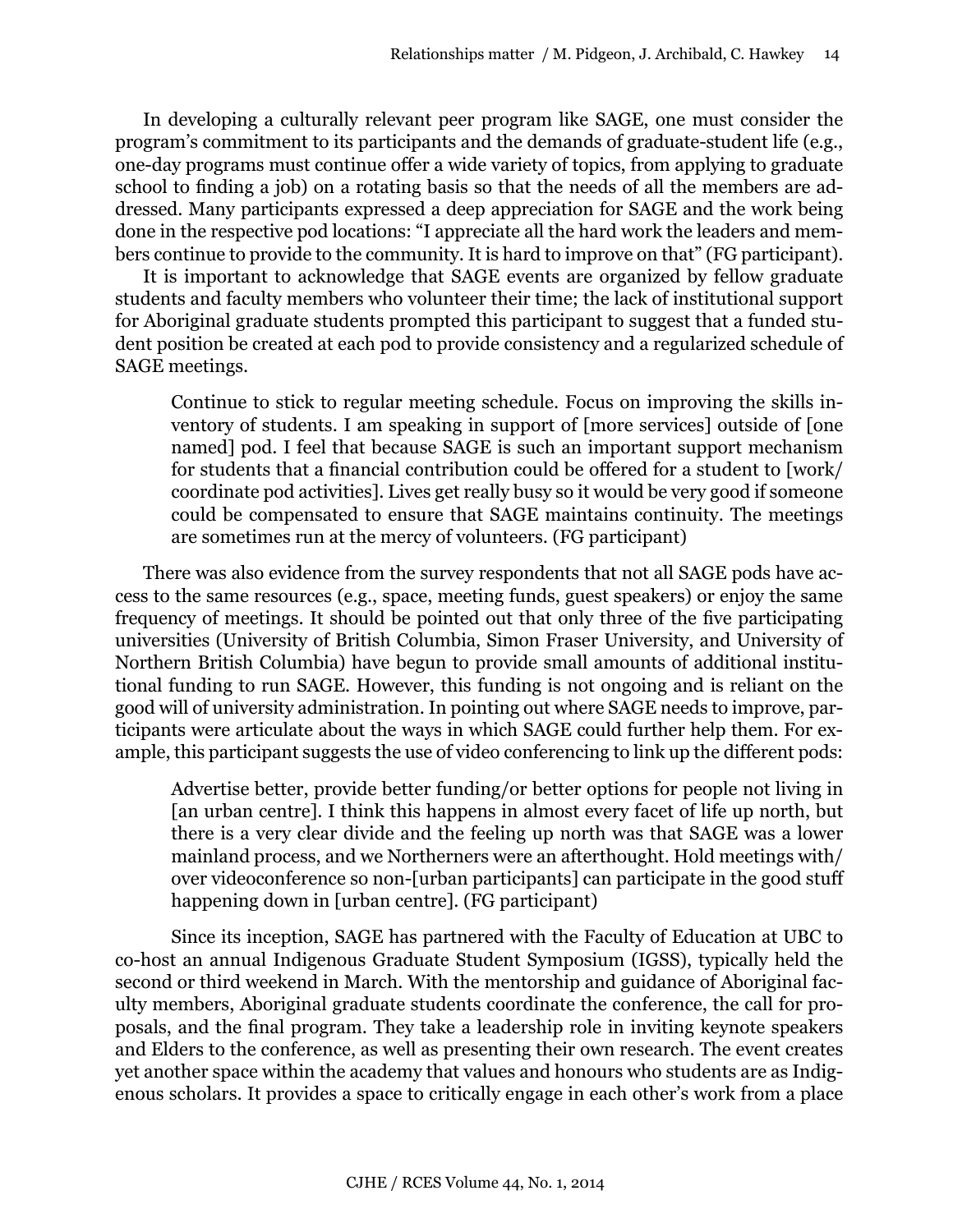that honours the 4Rs—respect, relevance, responsibility, and reciprocity. As this participant explained,

Attending the [Indigenous Student Conference] in 2005 or 06? [Indigenous scholar] was the keynote [speaker]. It was nice to meet graduate students from [various universities] and other schools in the south and actually feel connected to something bigger. (FG participant)

This quote also highlights the importance of intergenerational learning to graduate student experiences, which connects back to the wholistic framework used to guide this study. The annual conference provides opportunity, as highlighted in the quote above, for Aboriginal graduate students to network with peers across the province and those Aboriginal graduate students who attend from out of province (e.g., Alberta, Saskatchewan, or Ontario) or country (e.g., Native American students from University of Washington have attended past conferences). The IGSS also provides a venue for students to listen to leading Indigenous scholars and academic Elders who have pioneered Indigenous education in Canada or elsewhere.

# **Discussion and Conclusion**

Meacham (2002) asserts that graduate programs are failing to prepare their doctoral students for careers in the academy with regard to varying aspects of teaching, research, and service. He further argues that Preparing Future Faculty (PFF) programs could assist in facilitating doctoral student development in areas of teaching (e.g., developing a curriculum or course syllabus), service (e.g., day in the life of a professor), and research. At the time of this study there was no information available regarding PFF programs. While SAGE is not a PFF program, it does provide opportunities for faculty and students to discuss ways in which Indigenous students can enrich their graduate experience in consideration of future academic roles (e.g., teaching, research, and service). It provides alternative ways of "being" in the academy, openly discussing the challenges and successes encountered and suggesting strategies to succeed with Indigenous students and faculty

The supportive elements of SAGE emerging from the analysis of the survey and the focus groups show that it fosters supportive inter-generational relationships and a sense of belonging in academe; it creates and sustains self-accountability to one's studies; and it provides a social, academic, and cultural network of graduate students who care deeply about working to improve Indigenous peoples and communities well-being. As a program, SAGE faces many of the same barriers that students and faculty face at an institutional level, thus it isn't meant to alleviate or excuse institutions' responsibilities to Aboriginal education. In fact, SAGE is often where the institutional barriers come full circle, but they do so in a supportive peer-mentored entity so they are not as debilitating: SAGE works to support its students and to help them through these barriers. It is a place where cultural knowledge becomes the grounding for understanding the complexities and intricacies of systemic barriers and shared experiences, and it helps build a "basket of knowledge and skills" to work within the academic spaces that often do not value the diverse knowledges Aboriginal students and faculty bring to the institution.

The work of critical scholars previously discussed echoes the call for minority graduate students, whether Latino/Latina, African American, or Indigenous, to receive mentor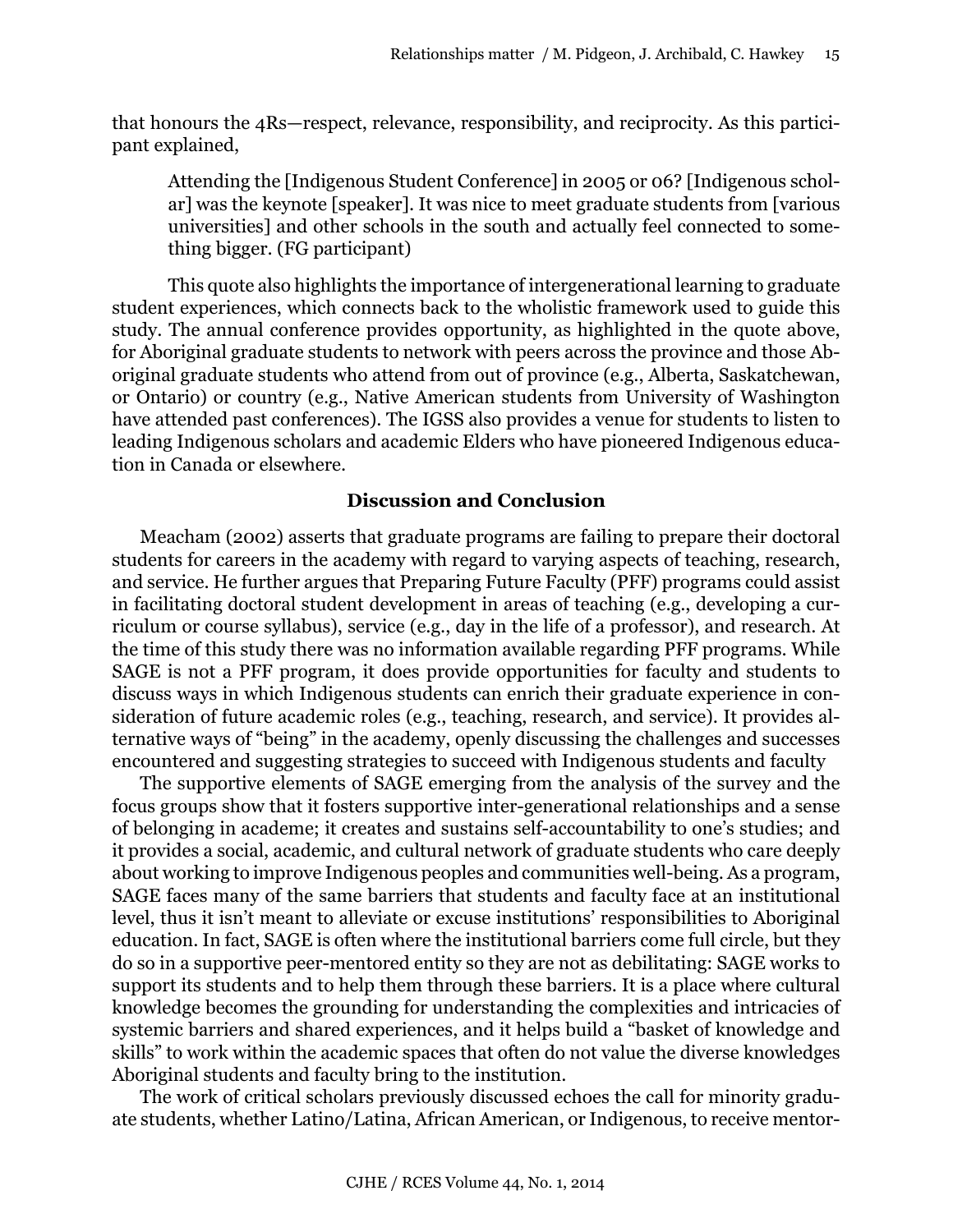ship by sensitive if not minority faculty. Other common recommendations state that (1) departments should provide adequate and steady student financial support, (2) institutions need to improve processes for hiring and retaining a more diverse faculty, and (3) faculty attitudes need to change through cultural awareness education. The findings from the AT:U2G study resonate with these calls and further understanding of the following helpful and hindering factors facing Aboriginal students transitioning from undergraduate to graduate school: (1) mentoring and supportive relationships, especially from faculty members, make a difference, (2) taking individual responsibility to plan and prepare makes a difference, (3) involving people to make institutions user and Aboriginal friendly and relevant, (4) depersonalizing and colonial institutional barriers still exist, (5) navigating different learning expectations in graduate studies is challenging, (6) navigating racism is a critical challenge, (7) working with and communications about university student services is important, and (8) sharing Aboriginal knowledge and Aboriginal methodology for graduate education is necessary.

The ability to transform institutional practices from within begins with faculty and staff who are committed to making public higher education for the all the public. Interinstitutional and cross-disciplinary programs like SAGE provide venues to create supportive relationships and culturally relevant processes for Aboriginal peoples at the institutional level where none previously existed. As institutions respond to the growing demand and need to recruit more diverse students, they will need to develop support structures that meet Aboriginal students' needs. Until then, programs such as SAGE provide graduate studies access and admissions assistance, facilitate a sense of belonging to a community of learners, and provide an Indigenous wholistic peer support and mentoring framework.

Parallel themes resonated in this study from the research literature. For example, like Ibarra's (1996) Latino/Latina participants, many Aboriginal graduate students choose their graduate programs close to home to remain close to family and to reduce financial costs. As with other minority students, relationships with fellow Aboriginal graduate students and Aboriginal faculty members are key to the success of Aboriginal graduate students. While some programs exist to mentor minority undergraduates to graduate school (see Archibald, Pidgeon, & Hawkey, 2009 for full literature review on this topic), absent from the literature is the role and impact of a peer support and mentoring program like SAGE in the retention of minority graduate students. This study found that the opportunity to dialogue and share wholistic experiences within a program like SAGE created spaces for shared understandings of and critical reflections upon the experiences of being a graduate student and more importantly, engaging with research that honoured students' cultural integrity and that contributed to individual and programmatic needs.

Aboriginal graduate students in British Columbia, and especially those who participated in SAGE, have demonstrated leadership through living the 4Rs—respect, responsibility, relevance, and relationships—and through sharing their experiences and understandings of what helps and hinders key transitional phases when moving from undergraduate to graduate studies. Now, university and government leadership need to do their part to enact the AT: U2G research findings to improve access and retention of Aboriginal graduate students.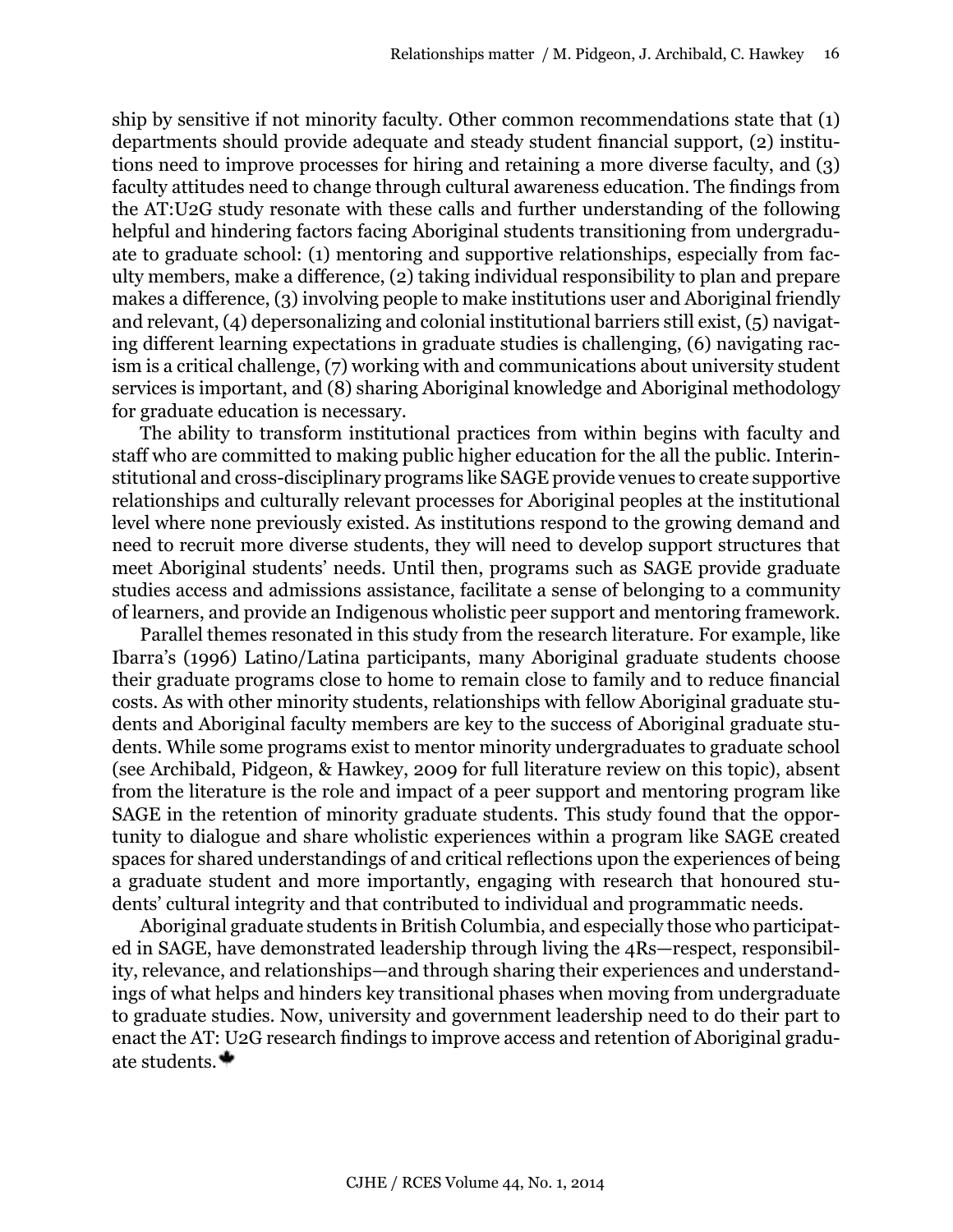## **Notes**

- 1. The terms Aboriginal and Indigenous will be used interchangeably in this paper. In Canada, the term Aboriginal refers to Indian (First Nations), Métis, and Inuit peoples as noted in the Canadian Constitution (Section 35[1]). Indigenous is a term that includes both local and international First Peoples that have an Indigenous language, culture, laws, and traditional territory/land base, and that are influenced by processes of colonization. When referring to literature, the term cited in a specific reference will be used.
- 2. The spelling of "wholistic" with a "w" is intentional and reflects the interconnections and interrelationships that are important components of Indigenous epistemologies (see Archibald et al., [1995] and Pidgeon [2008a] for more detail).
- 3. University teachers include professors (full, associate, and assistant) and lecturers. No further information about the numbers in each rank is included.

## **References**

Archibald, J. (2008). *Indigenous storywork: Educating the heart, mind, body, and spirit.* Vancouver: UBC Press.

Archibald, J., & Brown, L. (2008). Indigenous transformational higher education at the University of British Columbia, Canada. Paper presented at the Asia-Pacific Symposium and Workshop of Higher Education of Indigenous People and Nationalities, Nankai University, China.

Archibald, J., Pidgeon, M., Hare, J., van der Woerd, K., Janvier, S., & Sam, C. (2004). *The role of housing in Aboriginal student success: Post-secondary institutions in Vancouver*. Ottawa: Canada Mortgage & Housing Corporation.

Archibald, J., Pidgeon, M., & Hawkey, C. (2009). *Aboriginal transitions: Undergraduate to graduate studies. AT: U2G Phase I final report.* Research Report. University of British Columbia. Vancouver. Retrieved from www.aboriginaltransitions.ca

Archibald, J., Selkirk Bowman, S., Pepper, F., Urion, C., Mirenhouse, G., & Shortt, R. (1995). Honoring what they say: post-secondary experiences of First Nations graduates. *Canadian Journal of Native Education, 21*(1), 1–247.

Astin, A. (1993). *What matters in college? Four critical years revisited*. San Francisco: Jossey-Bass Publishers.

Battiste, M. (1998). Enabling the autumn seed: Toward a decolonized approach to Aboriginal knowledge, language, and education. *Canadian Journal of Native Education, 22*(1), 16–27.

Battiste, M. (2005). *Indigenous knowledge: Foundations for First Nations.* Retrieved from [http://www.win-hec.org/docs/pdfs/Journal/Marie Battiste copy.pdf](http://www.win-hec.org/docs/pdfs/Journal/Marie%20Battiste%20copy.pdf) 

Battiste, M., Bell, L., & Findlay, L. M. (2002). Decolonizing education in Canadian universities: An interdisciplinary, international, Indigenous research project. *Canadian Journal of Native Education, 26*(2), 82–95.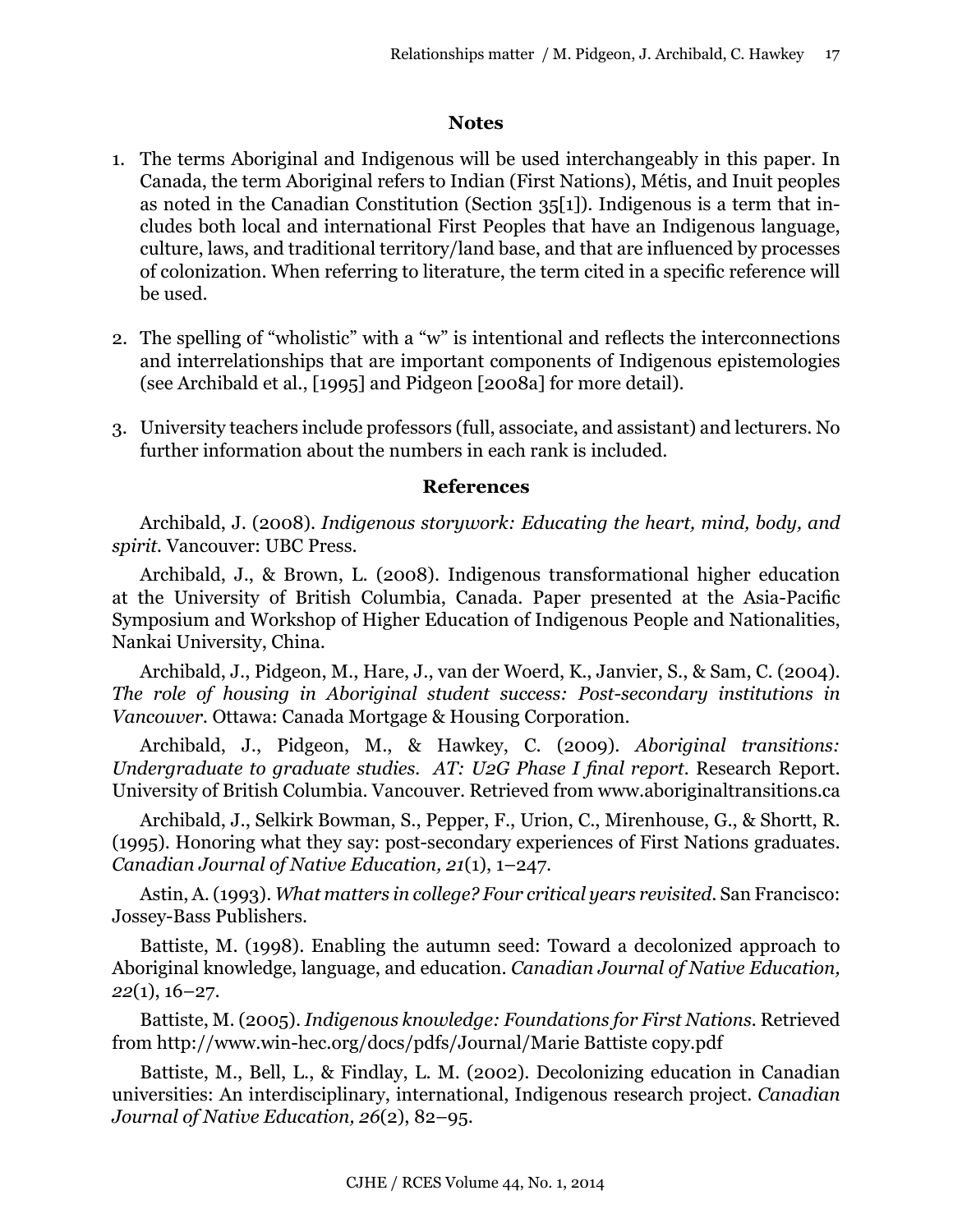Brayboy, B. M. J. (2003). The implementation of diversity in predominantly white colleges and universities. *Journal of Black Studies, 34*(1), 72–86.

Brayboy, B. M. J. (2005a). Toward a tribally critical race theory in education. *The Urban Review Issues and Ideas in Public Education, 37*(5), 425–446. doi: 10.1007/ s11256-005-0018-y

Brayboy, B. M. J. (2005b). Transformational resistance and social justice. *Anthropology & Education Quarterly, 36*(3), 193–211. doi: 10.1525/aeq.2005.36.3.193

Canadian Association of University Teachers. (2008). *Almanac of Post-Secondary Education 2008–2009* Retrieved from [http://www.caut.ca/docs/almanac/2008\\_caut\\_](http://www.caut.ca/docs/almanac/2008_caut_almanac_en.pdf?sfvrsn=2) [almanac\\_en.pdf?sfvrsn=2](http://www.caut.ca/docs/almanac/2008_caut_almanac_en.pdf?sfvrsn=2)

Castagno, A. E., & Brayboy, B. M. J. (2008). Culturally Responsive Schooling for Indigenous Youth: A Review of the Literature. *Review of Educational Research, 78*(4), 941-993.

Castellanos, J., Gloria, A. M., & Kamimura, M. (Eds.). (2005). *The Latina/o Pathway to the Ph.D.* Sterling, VA: Stylus Publishing.

Chilisa, B. (2012). *Indigenous research methodologies.* Thousand Oaks, CA: Sage Publications.

Council of Ministers of Education, & Statistics Canada. (2010). *A literature review of factors that support successful transitions by Aboriginal peoples from K–12 to postsecondary education.* Toronto, ON: Council of Ministers of Education, Canada.

Denzin, N. K., Lincoln, Y. S., & Smith, L. T. (Eds.). (2008). *Handbook of critical and Indigenous methodologies.* Los Angeles: Sage Publications.

Grande, S. (2000). American Indian identity and intellectualism: The quest for a new red pedagogy. *Qualitative Studies in Education, 13*(4), 343359.

Grande, S. (2004). *Red pedagogy: Native American social and political thought.*  Lanham, MD.: Rowman & Littlefield Publishers.

Harper, S. R., Patton, L. D., & Wooden, O. S. (2009). Access and equity for African American students in higher education: A critical race historical analysis of policy efforts. *Journal of Higher Education, 80*(4), 389–414.

Hathaway, R. S., Nagda, B. A., & Gregerman, S. R. (2002). The relationship of undergraduate research participation to graduate and professional education pursuit: An empirical study. *Journal of College Student Development, 43*(5), 614–631.

HeavyRunner, I., & DeCelles, R. (2002). Family education model: Meeting the student retention challenge. *Journal of American Indian Education, 41*(2), 29–37.

HeavyRunner, I., & Marshall, K. (2003). Miracle survivors: Promoting resilience in Indian students. *Tribal College Journal, 14*(4), 14–18.

Hernandez, J. A. A. (2006). Empowering students for success. *Tribal College, 18*(1),  $12-17.$ 

Holmes, D. (2006). *Redressing the balance: Canadian university programs in support of Aboriginal students.* Ottawa, ON: Association of Universities and Colleges of Canada.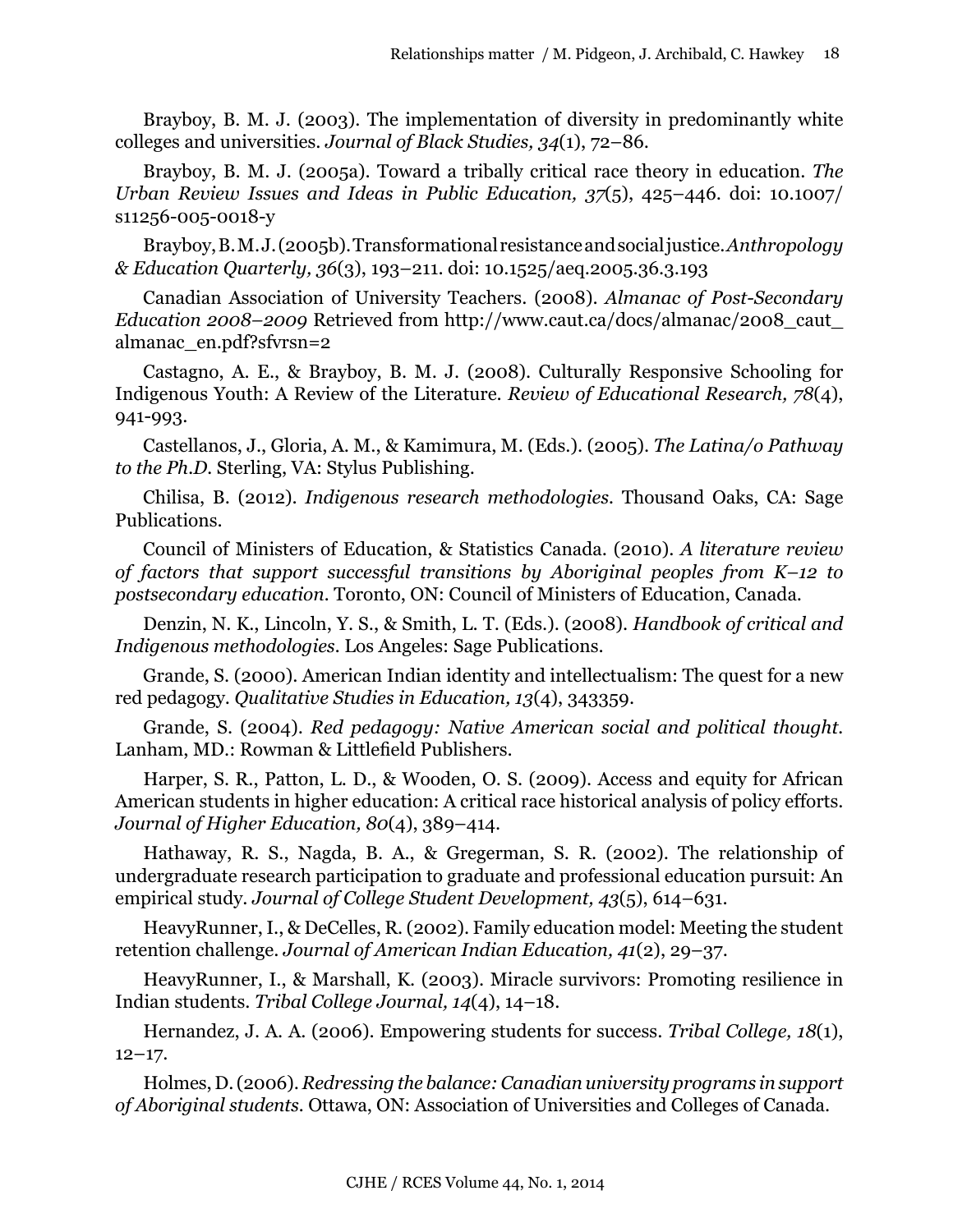Ibarra, R. A. (1996). *Enhancing the Minority Presence in Graduate Education VII: Latino Experiences in Graduate Education: Implications for Change. A Preliminary Report.* Washington DC: Council of Graduate Schools.

Kidwell, C. S. (1989). American Indians in graduate education. *CGS Communicator, 22*(2), 5-8.

Kirkness, V. J., & Barnhardt, R. (1991). First Nations and higher education: The four R's—respect, relevance, reciprocity, responsibility. *Journal of American Indian Education, 30*(3), 1–15. Retrieved from http://jaie.asu.edu/v30/V30S3fir.htm

Kovach, M. (2009). *Indigenous methodologies: characteristics, conversations, and contexts.* Toronto, ON: University of Toronto Press.

Kuokkanen, R. (2007). Reshaping the university: Responsibility, Indigenous epistemes and the logic of the gift. Vancouver, BC: UBC Press.

Martin, J. V. (2001). Voices from the heart of the circle: Eight Aboriginal women reflect on their experiences at university. PhD Dissertation, University of Alberta Edmonton. Retrieved from [http://proquest.umi.com/pqdweb?did=727308241&Fmt=7&clientId=65](http://proquest.umi.com/pqdweb?did=727308241&Fmt=7&clientId=65345&RQT=309&VName=PQD) [345&RQT=309&VName=PQD](http://proquest.umi.com/pqdweb?did=727308241&Fmt=7&clientId=65345&RQT=309&VName=PQD) 

Martin, R. G. (2005). Serving American Indian students in tribal colleges: Lessons for mainstream colleges. *New Directions for Student Services, 109*, 79–86.

Meacham, J. (2002). Our doctoral programs are failing our undergraduate students. *Liberal Education, 88*(3), 22–27.

Mendelson, M. (2006). *Aboriginal peoples and postsecondary education in Canada.* Caledon Institute of Social Policy. Retrieved from http://www.caledoninst.org/ Publications/PDF/595ENG.pdf

Ministry of Advanced Education and Labour Market Development. (2008). *Aboriginal report—Charting our path.* Victoria, BC. Retrieved from [http://www.aved.gov.bc.ca/](http://www.aved.gov.bc.ca/aboriginal/documents/Aboriginal_Indicator_Report-Oct2008.pdf) [aboriginal/documents/Aboriginal\\_Indicator\\_Report-Oct2008.pdf](http://www.aved.gov.bc.ca/aboriginal/documents/Aboriginal_Indicator_Report-Oct2008.pdf)

Pidgeon, M. (2008a). It takes more than good intentions: Institutional accountability and responsibility to Indigenous higher education (unpublished doctoral dissertation). University of British Columbia, Vancouver, BC.

Pidgeon, M. (2008b). Pushing against the margins: Indigenous theorizing of "success" and retention in higher education. *Journal of College Student Retention: Research, Theory & Practice, 10*(3), 339–360. doi: 10.2190/CS.10.3.e

Pidgeon, M., & Hardy Cox, D. (2002). Researching with Aboriginal peoples: practices and principles. *Canadian Journal of Native Education, 26*(2), 96–106.

Rigney, L. I. (1999). Internationalization of an Indigenous anticolonial cultural critique of research methodologies. *WICAZO SA Review, 14*(2), 109–122.

Royal Commission on Aboriginal Peoples. (1996a). Gathering of strength, Volume 3. *Report of the Royal Commission on Aboriginal Peoples*. Ottawa, ON: Minister of Supply and Services.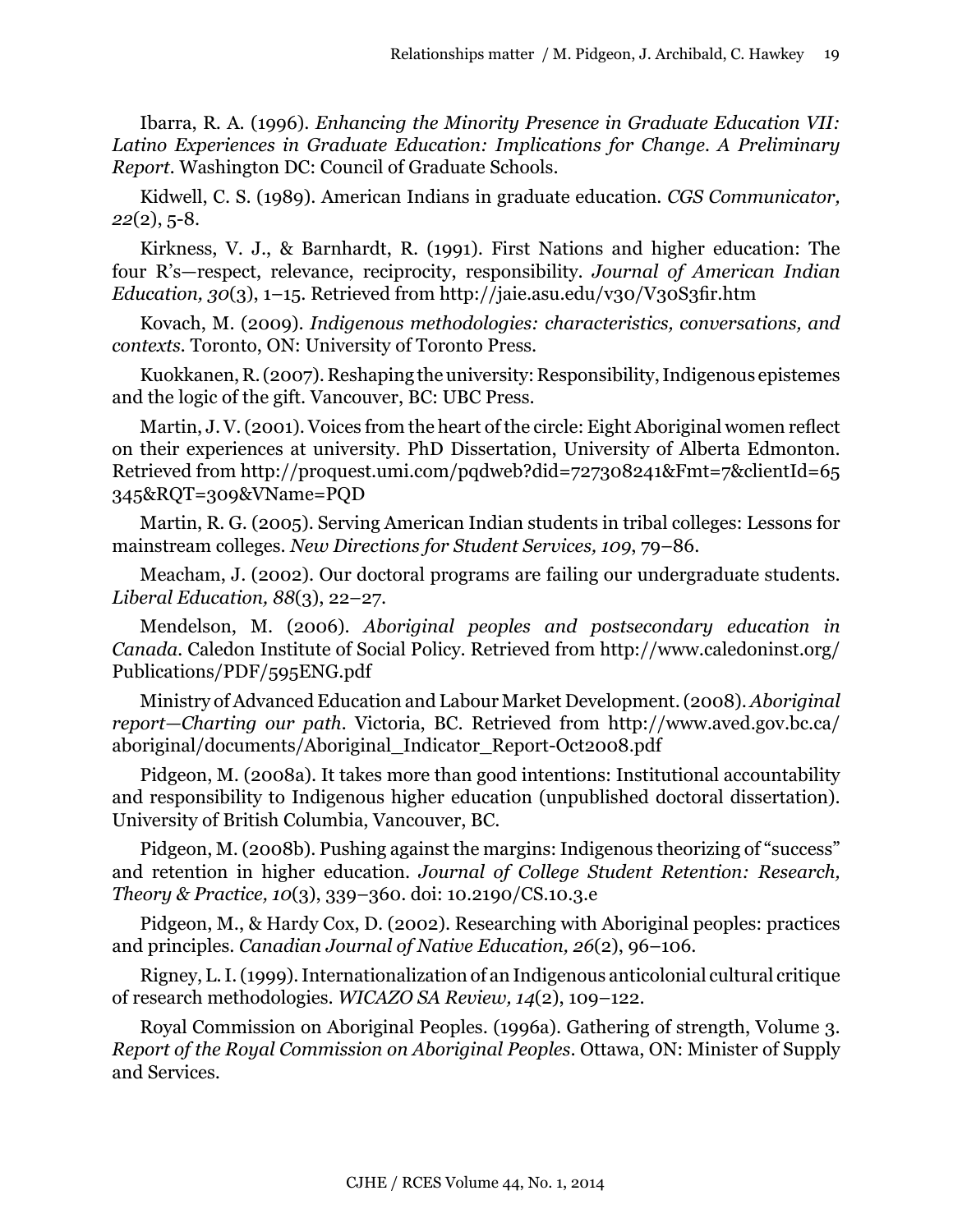Royal Commission on Aboriginal Peoples. (1996b). *Report of the Royal Commission on Aboriginal Peoples*. Ottawa, ON: Minister of Supply and Services.

Seidman, A. (Ed.). (2007). *Minority student retention: The best of the* Journal of College Student Retention*:* Research, Theory, & Practice*.* Amityville, NY: Baywood Publishing.

Shotton, H. (2008). *Pathway to the PhD: Experiences of high-achieving American Indian females* (unpublished doctoral dissertation). University of Oklahoma, Norman, Oklahoma.

Smith, L. T. (1999). *Decolonizing methodologies: Research and Indigenous peoples*. London: Zed Books.

Statistics Canada. (2003a). Aboriginal peoples of Canada: A demographic profile. Retrieved from http://www12.statcan.gc.ca/access\_acces/archive.action-eng.cfm?/ english/census01/products/analytic/companion/abor/pdf/96F0030XIE2001007.pdf

Statistics Canada. (2003b). Education in Canada: Raising the standard. Retrieved from http://www12.statcan.gc.ca/access\_acces/archive.action-eng.cfm?/english/census01/ products/analytic/companion/educ/pdf/96F0030XIE2001012.pdf

Statistics Canada. (2008). Educational portrait of Canada, 2006 Census. Retrieved from http://www12.statcan.ca/census-recensement/2006/as-sa/97-560/pdf/97-560- XIE2006001.pdf

Steinhauer, E. (2002). Thoughts on an Indigenous research methodology. *Canadian Journal of Native Education, 26*(2), 69–81.

Taylor, J. D., & Miller, T. K. (2002). Necessary Components for Evaluating Minority Retention Programs. *NASPA Journal, 39*(3), 266–282.

Tinto, V. (1993). *Leaving College: Rethinking the causes and cures of student attrition*  (2nd ed.). Chicago, IL: University of Chicago Press.

Vaquera, G. (2008). Testing Theories of Doctoral Student Persistence at a Hispanic Serving Institution. *Journal of College Student Retention: Research, Theory & Practice, 9*(3), 283–305.

Walters, N. B. (1997). Retaining Aspiring Scholars: Recruitment and Retention of Students of Color in Graduate and Professional Science Degree Programs. ASHE Annual Meeting Paper. Albuquerque, NM, November 6–9, 1997.

Weber-Pillwax, C. (1999). Indigenous research methodology: exploratory discussion of an elusive subject. *Journal of Educational Thought, 33*(1), 33–45.

Weber-Pillwax, C. (2004). Indigenous researchers and Indigenous research methods: Cultural influences or cultural determinants of research methods. *PIMATISIWIN: A Journal of Aboriginal and Indigenous Community Health, 2*(1), 77–120.

Wilson, S. (2001). What is an Indigenous research methodology? *Canadian Journal of Native Education, 25*(2), 175–179.

Wilson, S. (2008). *Research is ceremony: Indigenous research methods*. Black Point, NS: Fernwood.